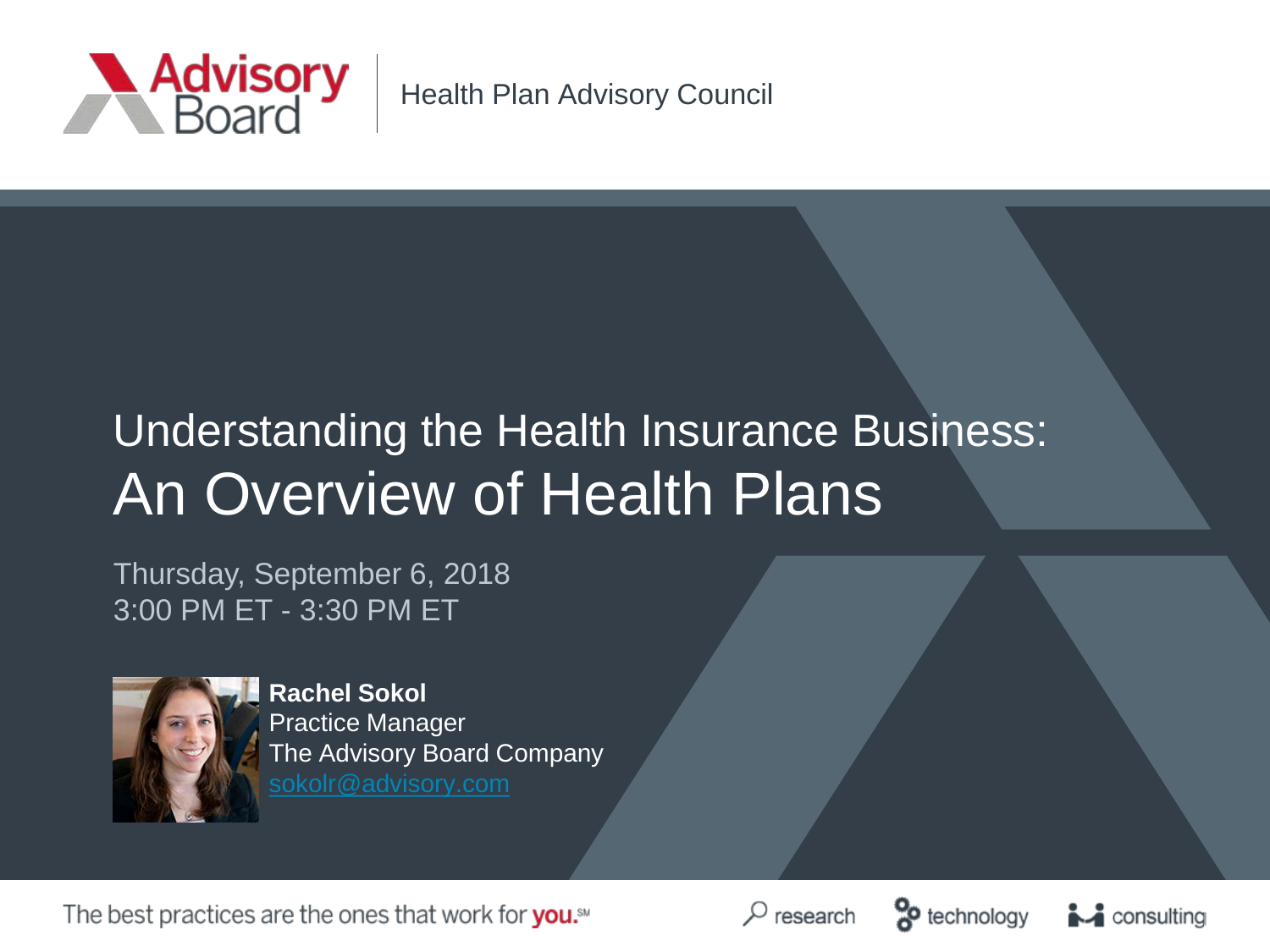6



### **1** Health Plan Fundamentals



2 Key Trends in Health Plan Strategy and Operations



**3** Recent Health Plan Policy Updates



4 Questions



5 Appendix: Health Plans 101 Resources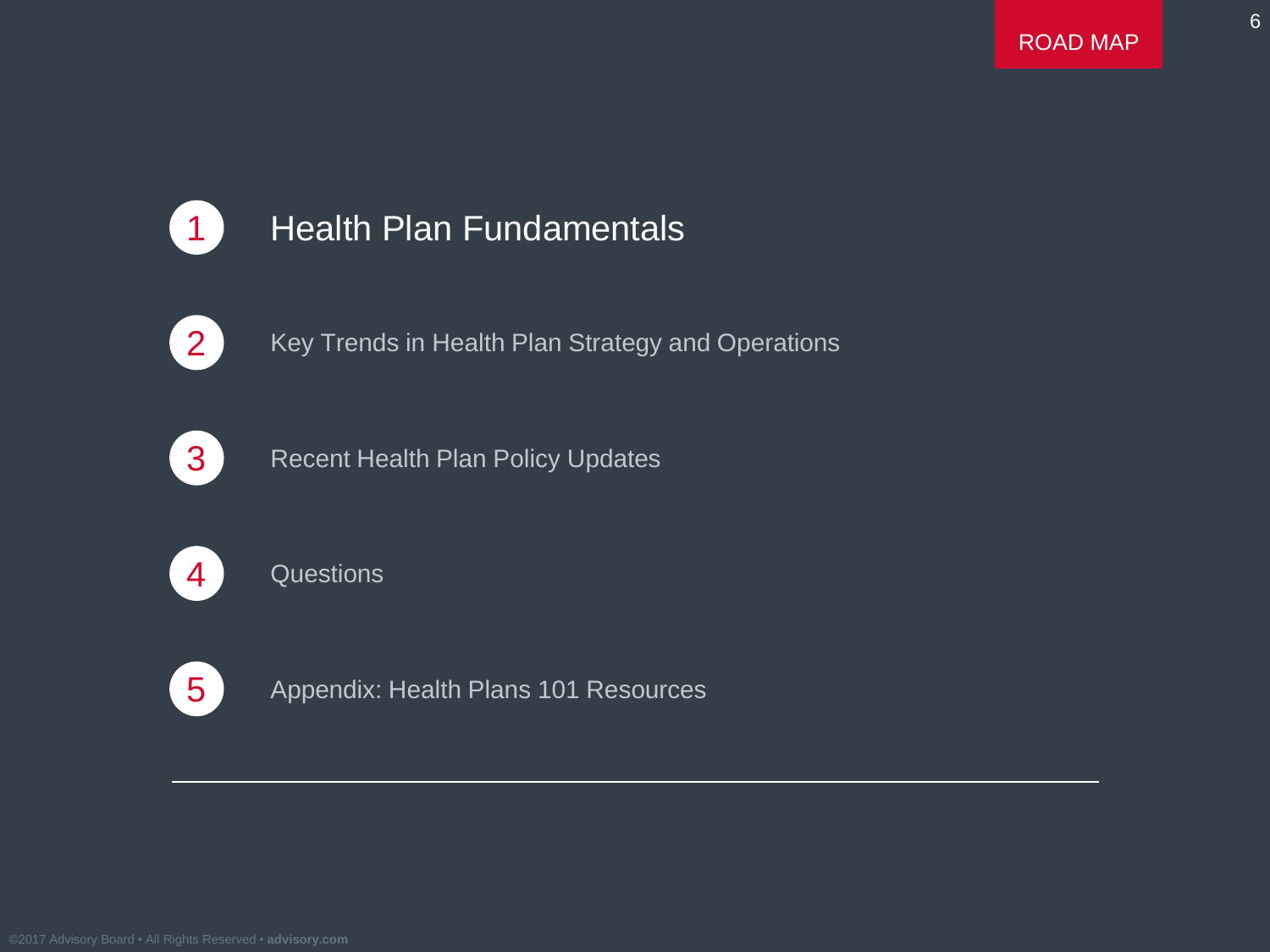### **Health Care's Major Players**

**Key Stakeholders in the U.S. Health Care Delivery System**

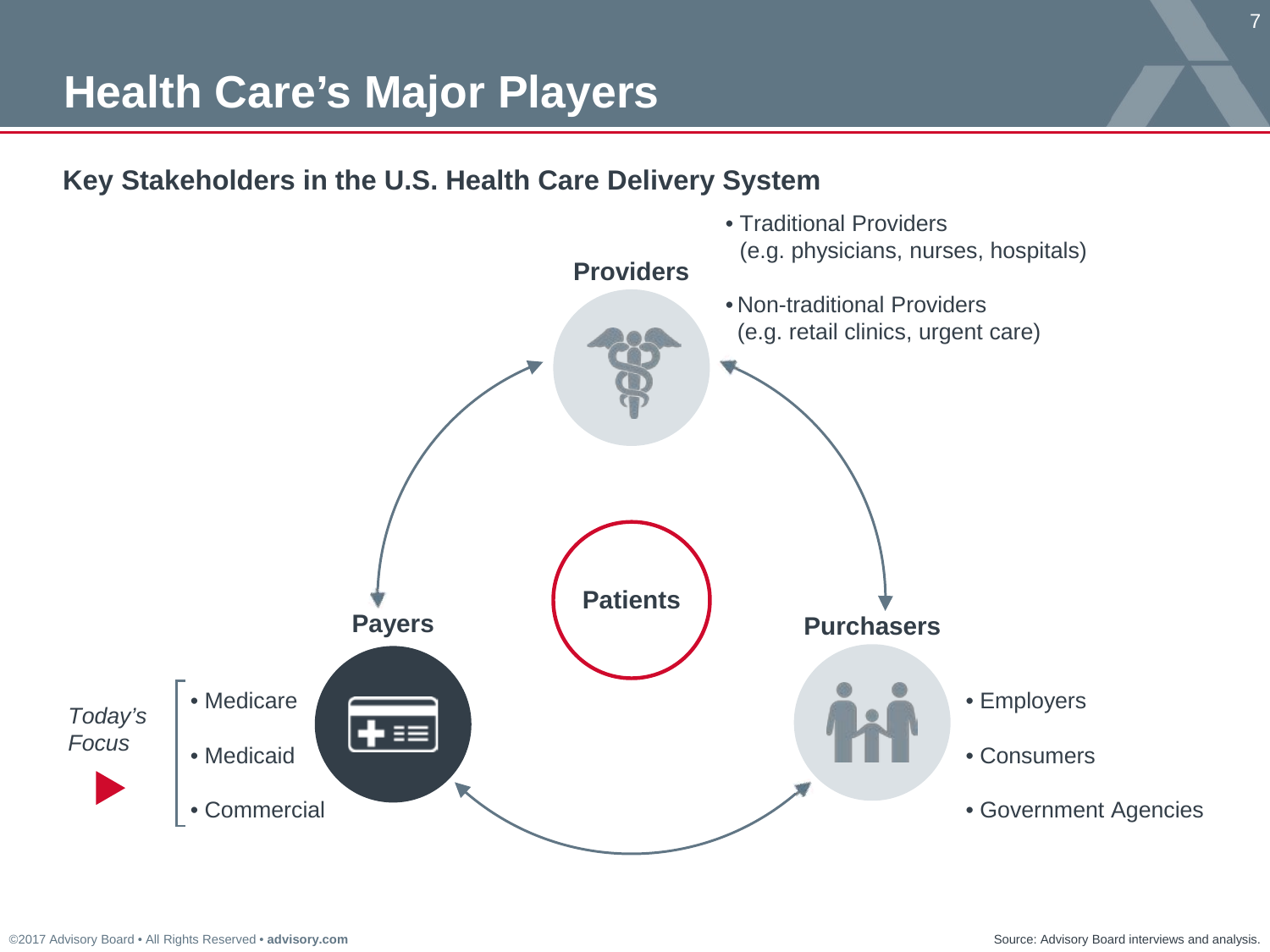# **Who Purchases Health Coverage?**

#### **Major Health Plan Business Lines**



1) The small group definition was originally legislated to change to up to 100 employees for coverage in 2016, but the Protecting Affordable Coverage for Employees (PACE) Act of 2015 amended this change and leaves definition determination to the discretion of state regulators. For 2016, only California, Colorado, New York, and Vermont have expanded the definition of small group to up to 100 employees.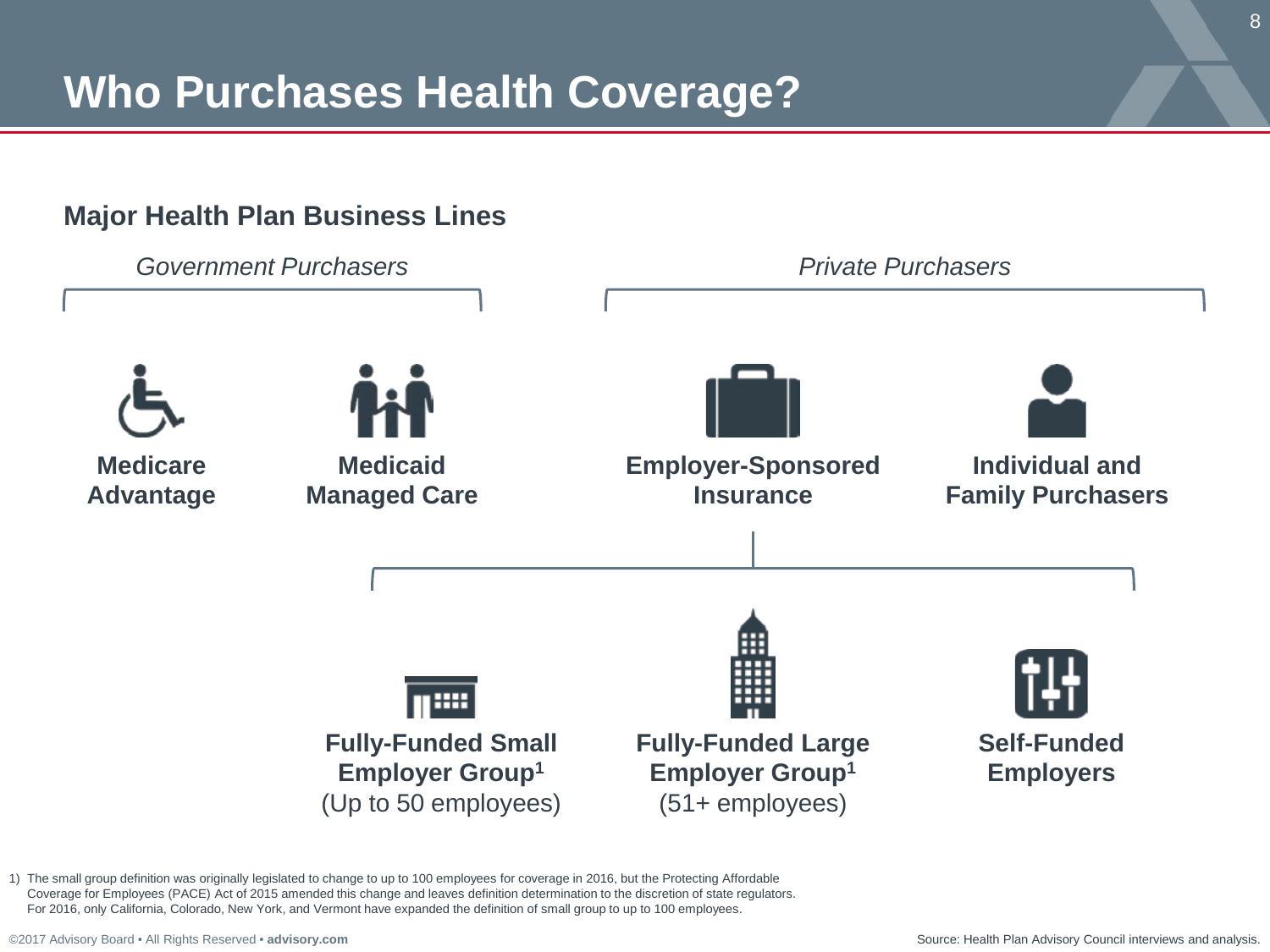# **Private Payers Offering Majority of Coverage**



Source: Kaiser Family Foundation, "Medicare Advantage," 2017, [https://www.kff.org/medicare/fact-sheet/medicare-advantage/;](https://www.kff.org/medicare/fact-sheet/medicare-advantage/) Kaiser Family Foundation, Total Monthly Medicaid and CHIP [Enrollment," 2017, https://www.kff.org/health-reform/state-indicator/total-monthly](https://www.kff.org/health-reform/state-indicator/total-monthly-medicaid-and-chip-enrollment)medicaid-and-chip-enrollment; Kaiser Family Foundation, **Total Medicaid MCO Enrollment**," 2017, https://www.kff.org/other/state[indicator/total-medicaid-mco-enrollment; Kaiser Family Foundation, "](https://www.kff.org/other/state-indicator/total-medicaid-mco-enrollment)**Health Insurance Coverage of the Total Population," 2016, <https://www.kff.org/other/state-indicator/total-population/>;** Health Plan Advisory Council research and analysis.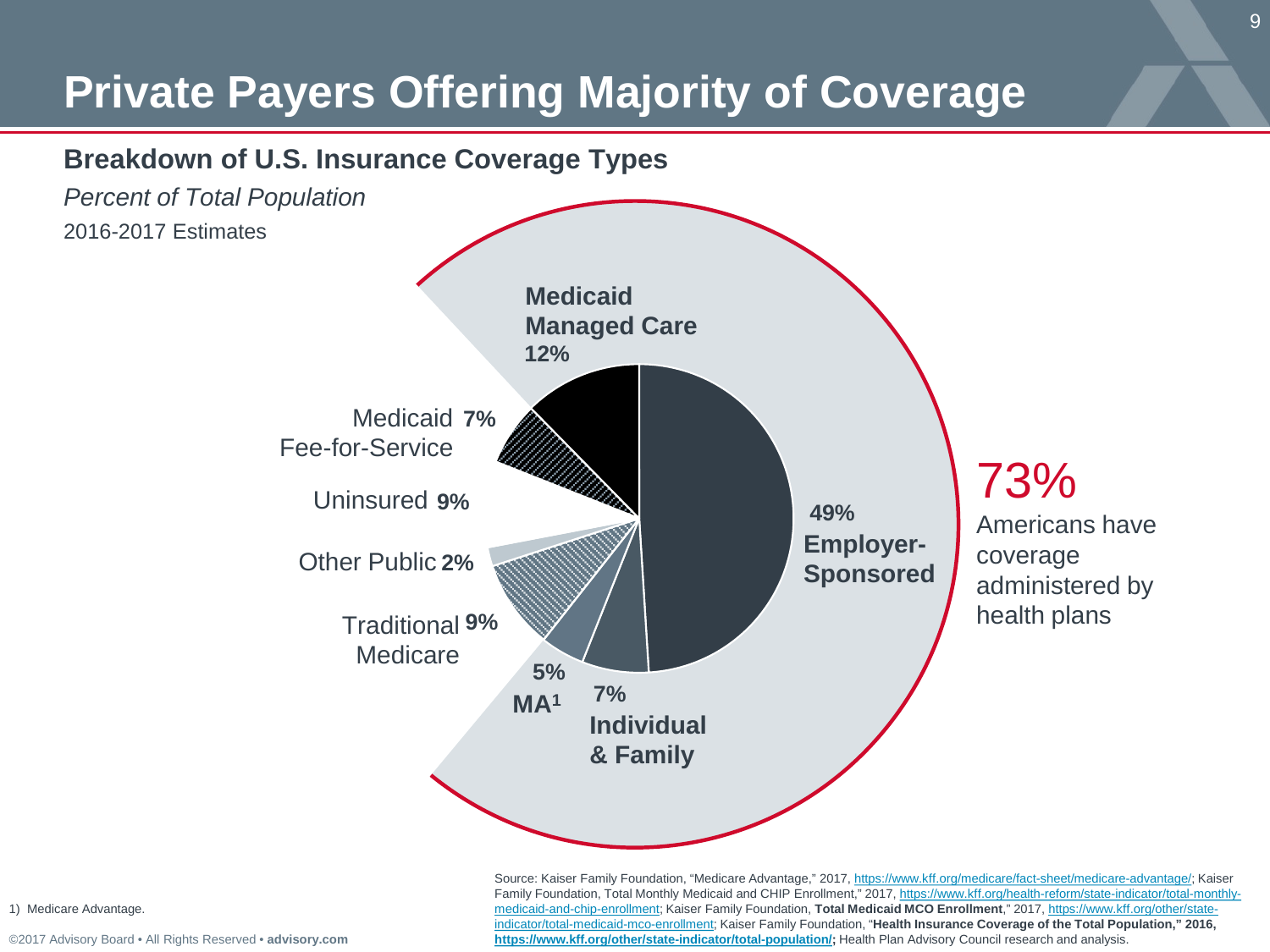#### **Key Strategic Objectives for Health Plans**

| Objective |                                                            | <b>Major Drivers</b>                                                                                          | <b>Business Impacts</b>                                                                      | <b>Strategic Considerations</b>                                                            |
|-----------|------------------------------------------------------------|---------------------------------------------------------------------------------------------------------------|----------------------------------------------------------------------------------------------|--------------------------------------------------------------------------------------------|
|           | <b>Grow and</b><br>retain<br>membership                    | Premiums,<br>out-of-pocket costs,<br>network composition,<br>benefits, quality rating,<br>member satisfaction | • Total revenue<br>• Actuarial<br>soundness                                                  | Purchasers prioritizing<br>member convenience,<br>usability in coverage and<br>care        |
|           | <b>Drive</b><br>appropriate<br>utilization                 | Consumer behavior,<br>preventive care, care<br>management, access,<br>site of care differences                | • Total cost of care<br>• Product price<br>• Quality-adjusted<br>revenue                     | Greater expectation for<br>members to use<br>products effectively                          |
|           | <b>Contract</b><br>efficient,<br>high-quality<br>providers | Provider contracting,<br>market consolidation,<br>quality incentives,<br>regional supply and<br>labor costs   | • Total cost of care<br>• Product price<br>• Quality-adjusted<br>revenue<br>• Network appeal | Growing prevalence of<br>value-based payment<br>and provider focus on<br>population health |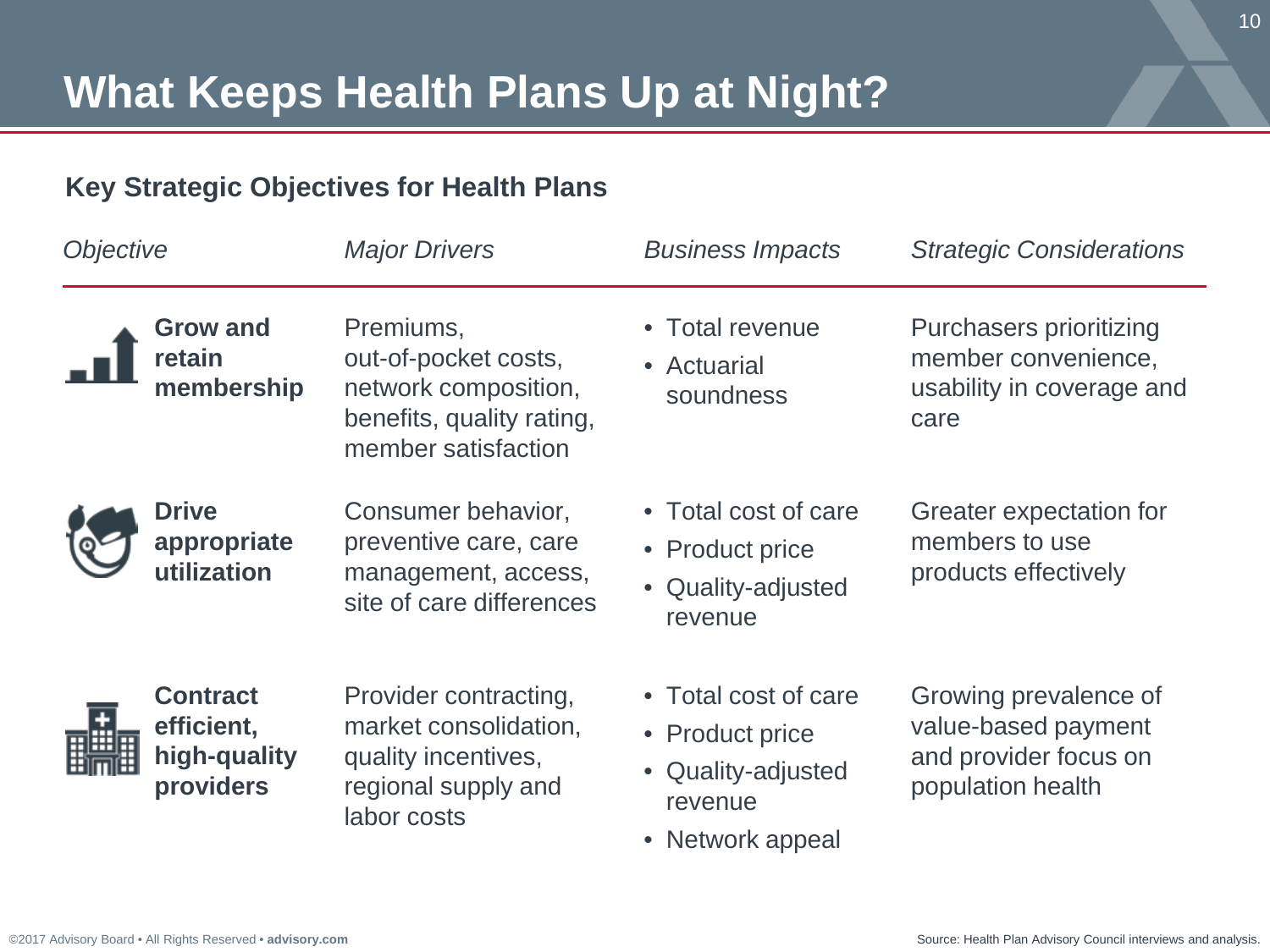11



#### **1** Health Plan Fundamentals



### 2 Key Trends in Health Plan Strategy and Operations



**3** Recent Policy Impacts to Health Plans



4 Questions



5 Appendix: Health Plans 101 Resources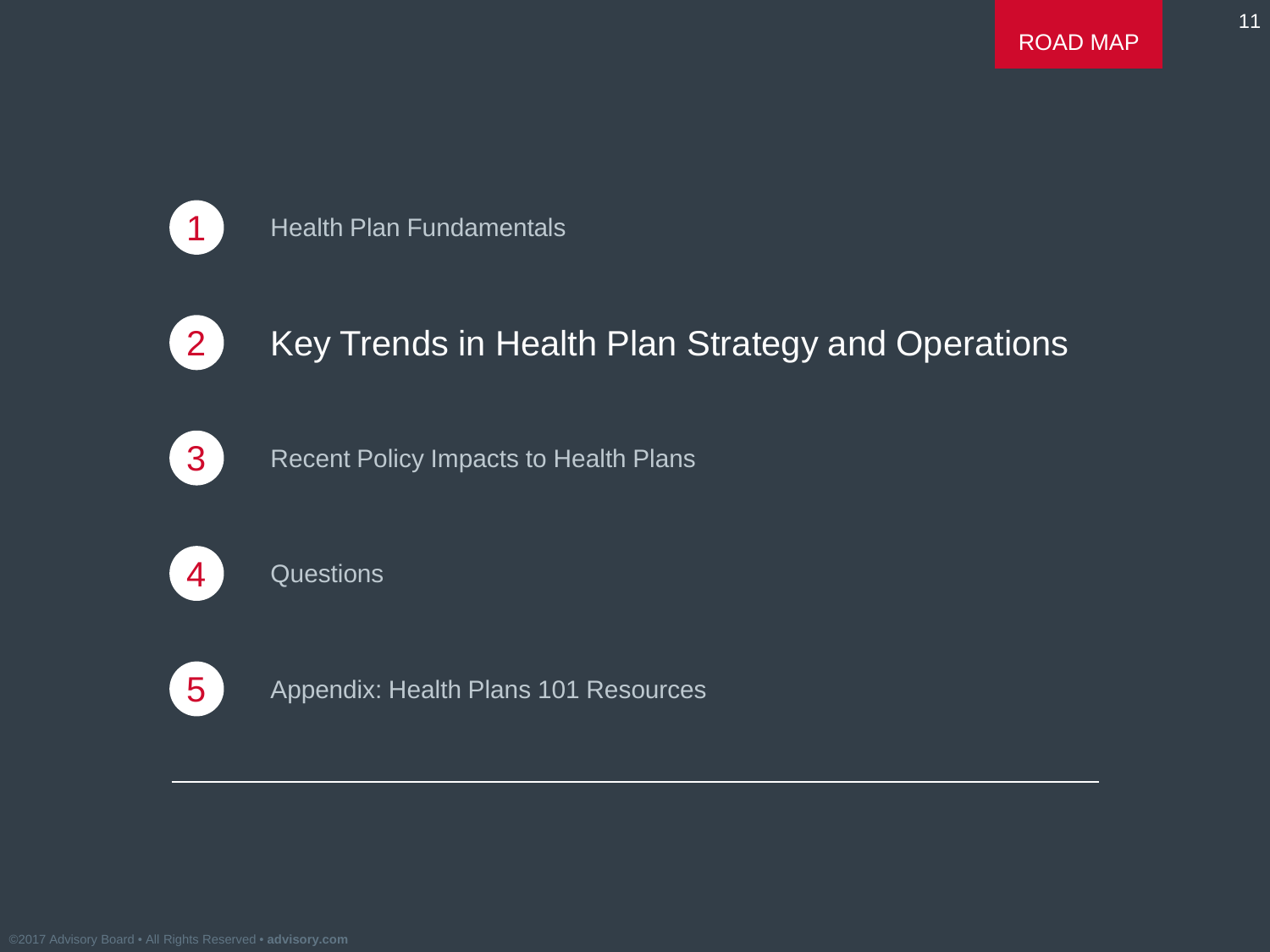#### **Key Strategic Objectives for Health Plans**

| Objective |                                                            | <b>Major Drivers</b>                                                                                        | <b>Business Impacts</b>                                                                      | <b>Strategic Considerations</b>                                                            |
|-----------|------------------------------------------------------------|-------------------------------------------------------------------------------------------------------------|----------------------------------------------------------------------------------------------|--------------------------------------------------------------------------------------------|
|           | <b>Grow and</b><br>retain<br>membership                    | Premium price,<br>out-of-pocket costs,<br>network composition,<br>benefits, quality rating,<br>satisfaction | • Total revenue<br>• Actuarial<br>soundness                                                  | Purchasers prioritizing<br>member convenience,<br>usability                                |
|           | <b>Drive</b><br>appropriate<br>utilization                 | Consumer behavior,<br>preventive care, care<br>management, access,<br>provider business<br>models           | • Total cost of care<br>• Product price<br>• Quality-adjusted<br>revenue                     | Greater expectation for<br>members to use<br>products effectively                          |
|           | <b>Contract</b><br>efficient,<br>high-quality<br>providers | Provider contracting,<br>market consolidation,<br>quality incentives,<br>regional supply and<br>labor costs | • Total cost of care<br>• Product price<br>• Quality-adjusted<br>revenue<br>• Network appeal | Growing prevalence of<br>value-based payment<br>and provider focus on<br>population health |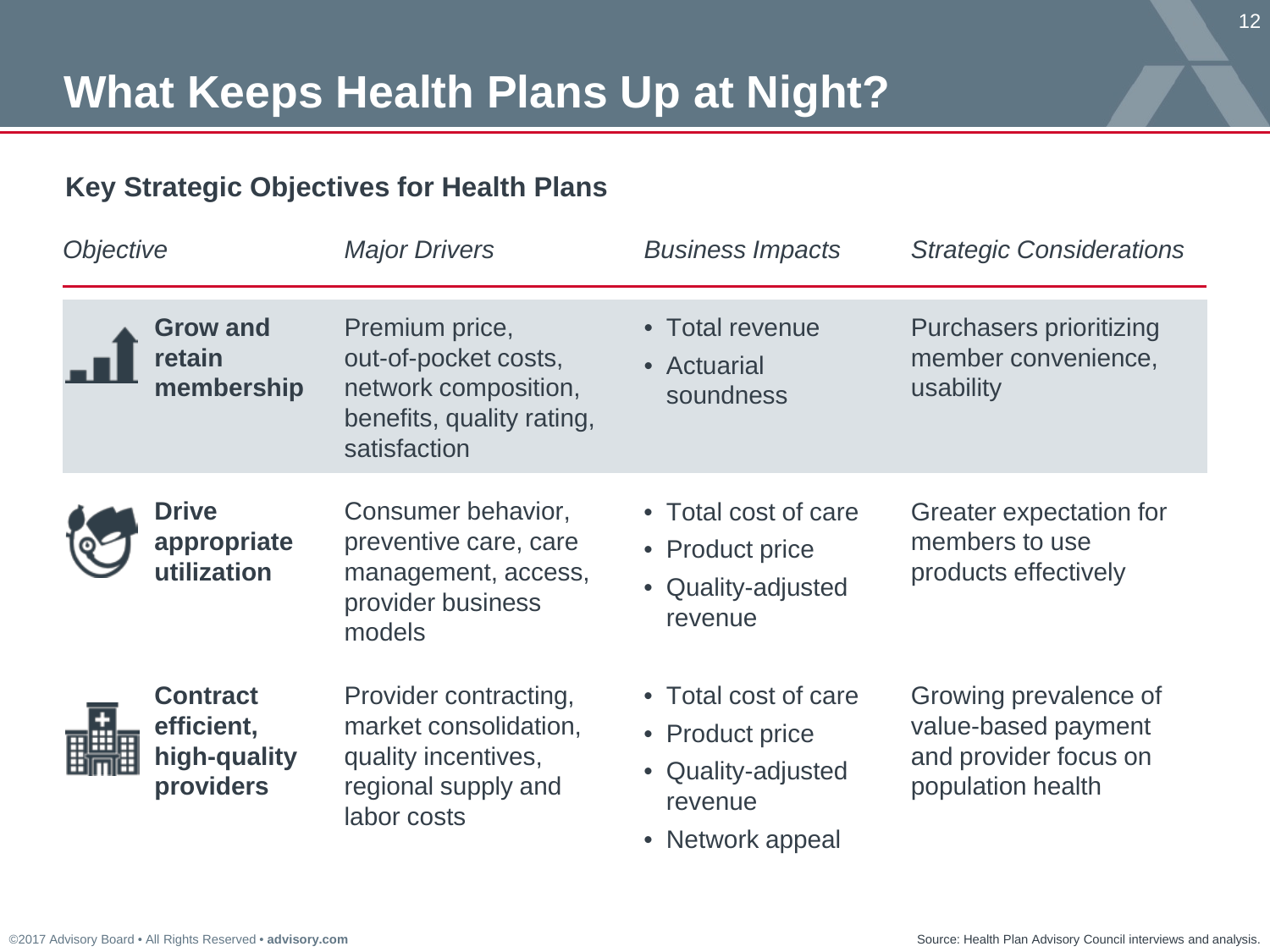### **Purchaser Demands Evolving and Pressure Plans**

### Purchasers Seek Lower Costs Through Diverging Techniques

#### **Emerging Plan Roles in Response to Prescriptive Purchasers**



Source: https://www.healthsystemtracker.org/chart-collection/u-s-spending-healthcare-changed[time/#item-health-spending-growth-outpaced-growth-u-s-economy\\_2017; Health Plan Advisory C](https://www.healthsystemtracker.org/chart-collection/u-s-spending-healthcare-changed-time/#item-health-spending-growth-outpaced-growth-u-s-economy_2017)ouncil interviews and analysis.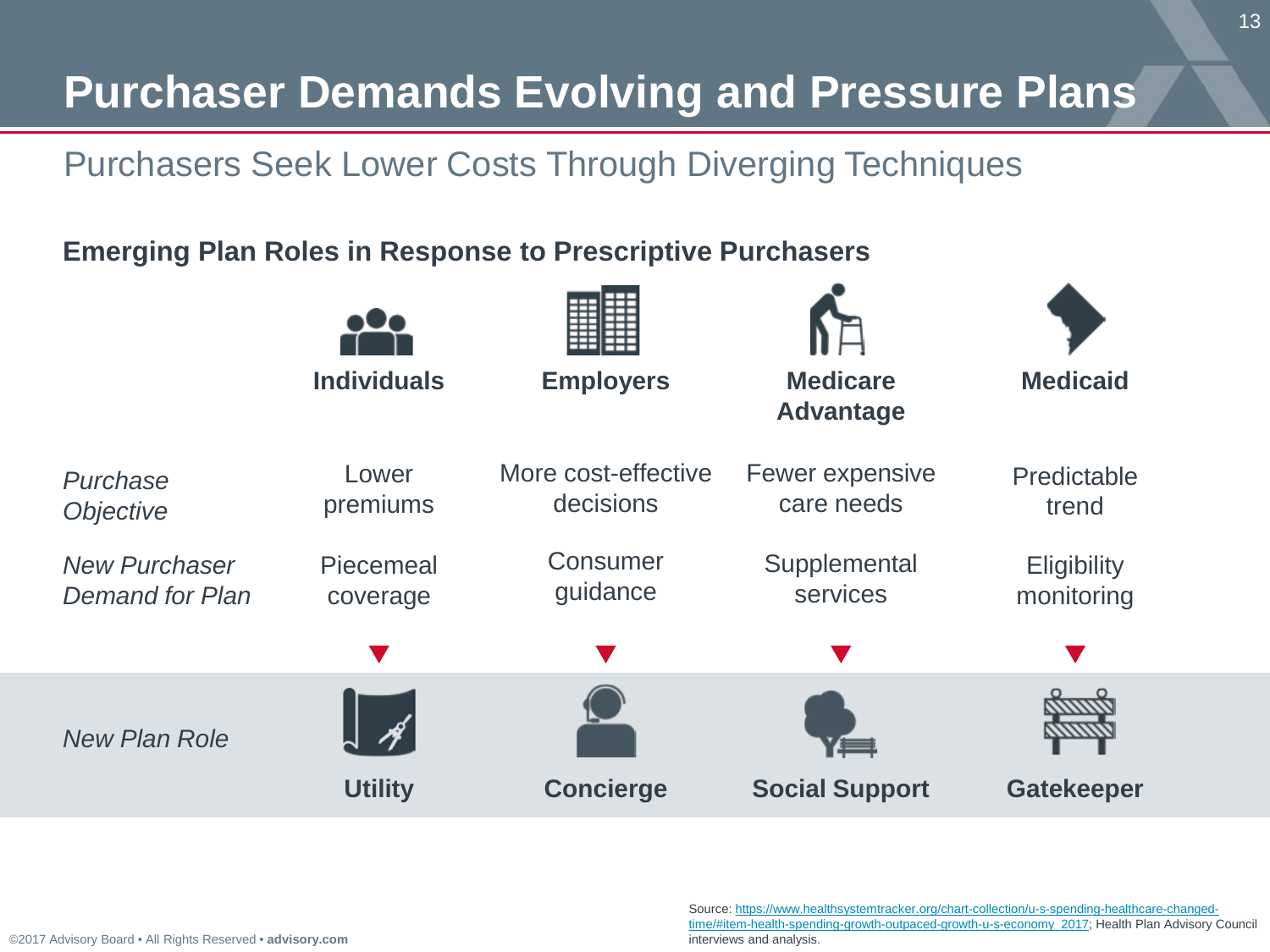# **Heavily Investing in Experience**

### Plans Executing on Their Promises to Improve Member Experience

#### **Media Coverage of Plan Investments in Member Experience**



Source: Reuter E, "Blue KC plan cuts co-pays for doctor visits", *Kansas City Business Journal*, November 8, 2017, <https://www.bizjournals.com/kansascity/news/2017/11/08/blue-kc-plan-cuts-co-pays-for-doctor-visits.html>; Wicklund E, "Anthem Launches mHealth Program in Ohio for COPD Care Management", *mHealth Intelligence*, August 16 2018, https://mhealthintelligence.com/news/anthem-launches-mhealth-program-in-ohiofor-copd-care-management; "2014 National Scorecard", Catalyst for Payment Reform, https://www.catalyze.org/product/2014-national-scorecard/; "Cigna Launches One Guide– Simplified, Personalized Service to Help Choose a Health Plan, Improve Health and Reduce Costs", BusinessWire, November 30, 2016, <http://www.businesswire.com/news/home/20161130005175/en/Cigna-Launches-Guide-%E2%80%93-Simplified-Personalized-Service>; Zacks Equity Research, ["Humana Inks Deal to Offer Value-Based Care to MA Members", Nasdaq, August 24, 2018, https://www.nasdaq.com/article/humana-inks-deal-to-offer-value](https://www.nasdaq.com/article/humana-inks-deal-to-offer-value-based-care-to-ma-members-cm1012791)based-care-to-ma-members-cm1012791; Health Plan Advisory Council research and analysis.

*August 24, 2018*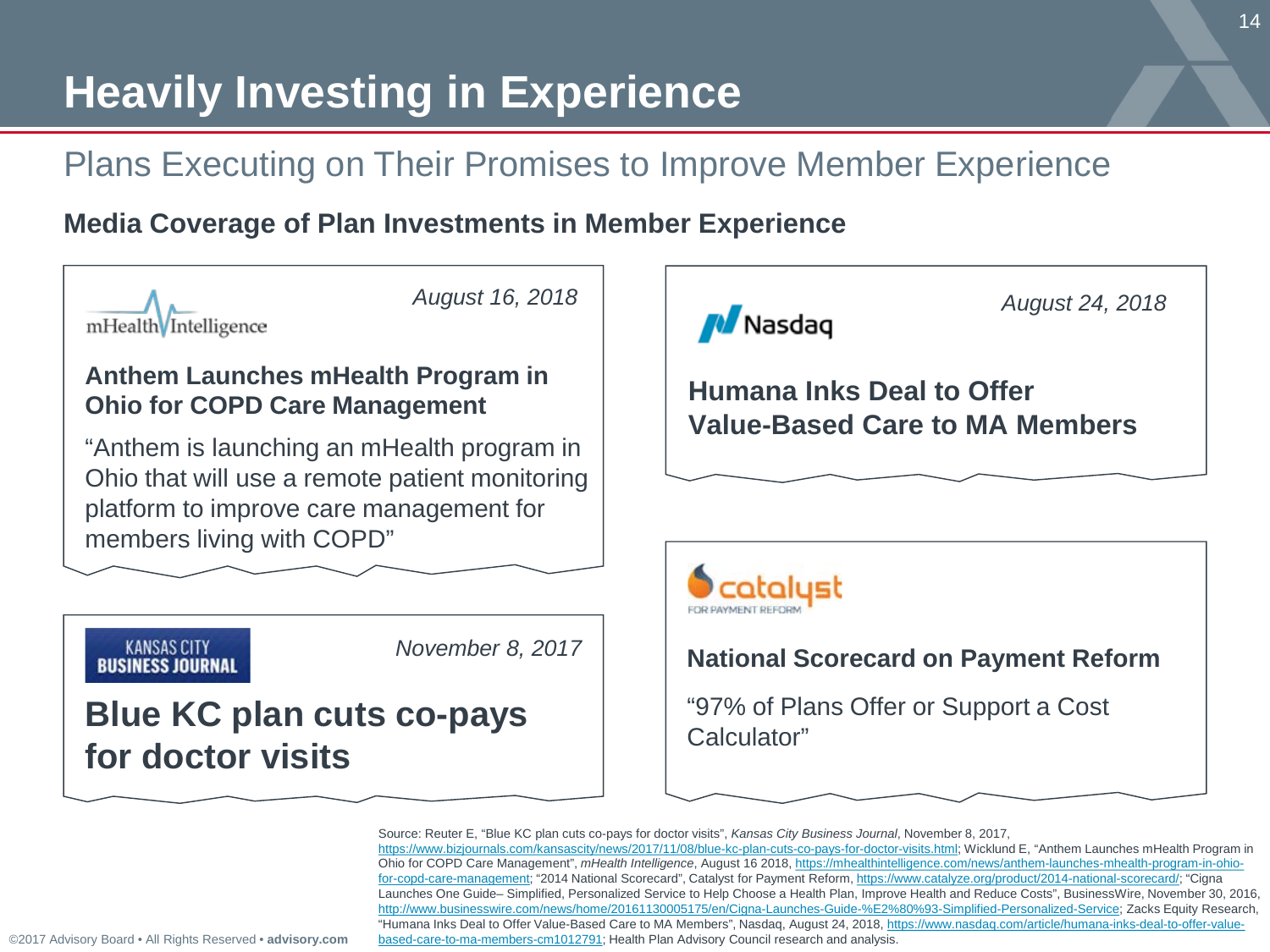# **A Growing Market for a Growing Problem**

### Navigation Vendors Supplementing Plan Services



**Members Lack Navigation from Plans**

25%

Of members receive care coordination support from their health plan

**Care Coordination Software Market for Payers**



*Revenue in millions of dollars, 2015*

Source: "Care Coordination Software US Overview and Outlook", Frost & Sullivan, May 2015; ["US Member Health Plan Study", J.D. Power, 2017, http://www.jdpower.com/resource/us](http://www.jdpower.com/resource/us-member-health-plan-study)member-health-plan-study; Health Plan Advisory Council interviews and analysis.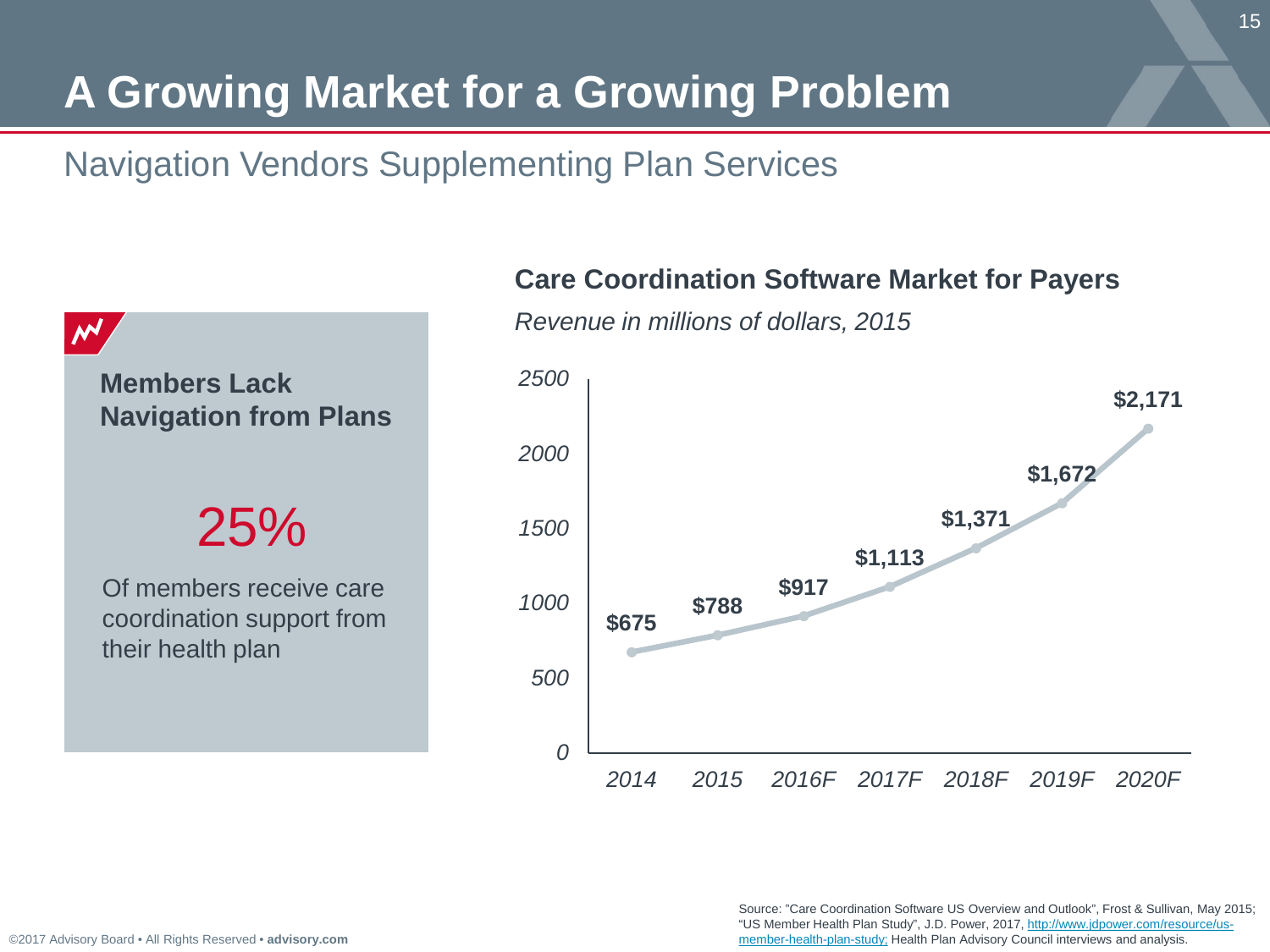#### **Key Strategic Objectives for Health Plans**

| Objective |                                                            | <b>Major Drivers</b>                                                                                        | <b>Business Impacts</b>                                                                      | <b>Strategic Considerations</b>                                                            |
|-----------|------------------------------------------------------------|-------------------------------------------------------------------------------------------------------------|----------------------------------------------------------------------------------------------|--------------------------------------------------------------------------------------------|
|           | <b>Grow and</b><br>retain<br>membership                    | Premium price,<br>out-of-pocket costs,<br>network composition,<br>benefits, quality rating,<br>satisfaction | • Total revenue<br>• Actuarial<br>soundness                                                  | Purchasers prioritizing<br>member convenience,<br>usability                                |
|           | <b>Drive</b><br>appropriate<br>utilization                 | Consumer behavior,<br>preventive care, care<br>management, access,<br>provider business<br>models           | • Total cost of care<br>• Product price<br>• Quality-adjusted<br>revenue                     | Greater expectation for<br>members to use<br>products effectively                          |
|           | <b>Contract</b><br>efficient,<br>high-quality<br>providers | Provider contracting,<br>market consolidation,<br>quality incentives,<br>regional supply and<br>labor costs | • Total cost of care<br>• Product price<br>• Quality-adjusted<br>revenue<br>• Network appeal | Growing prevalence of<br>value-based payment<br>and provider focus on<br>population health |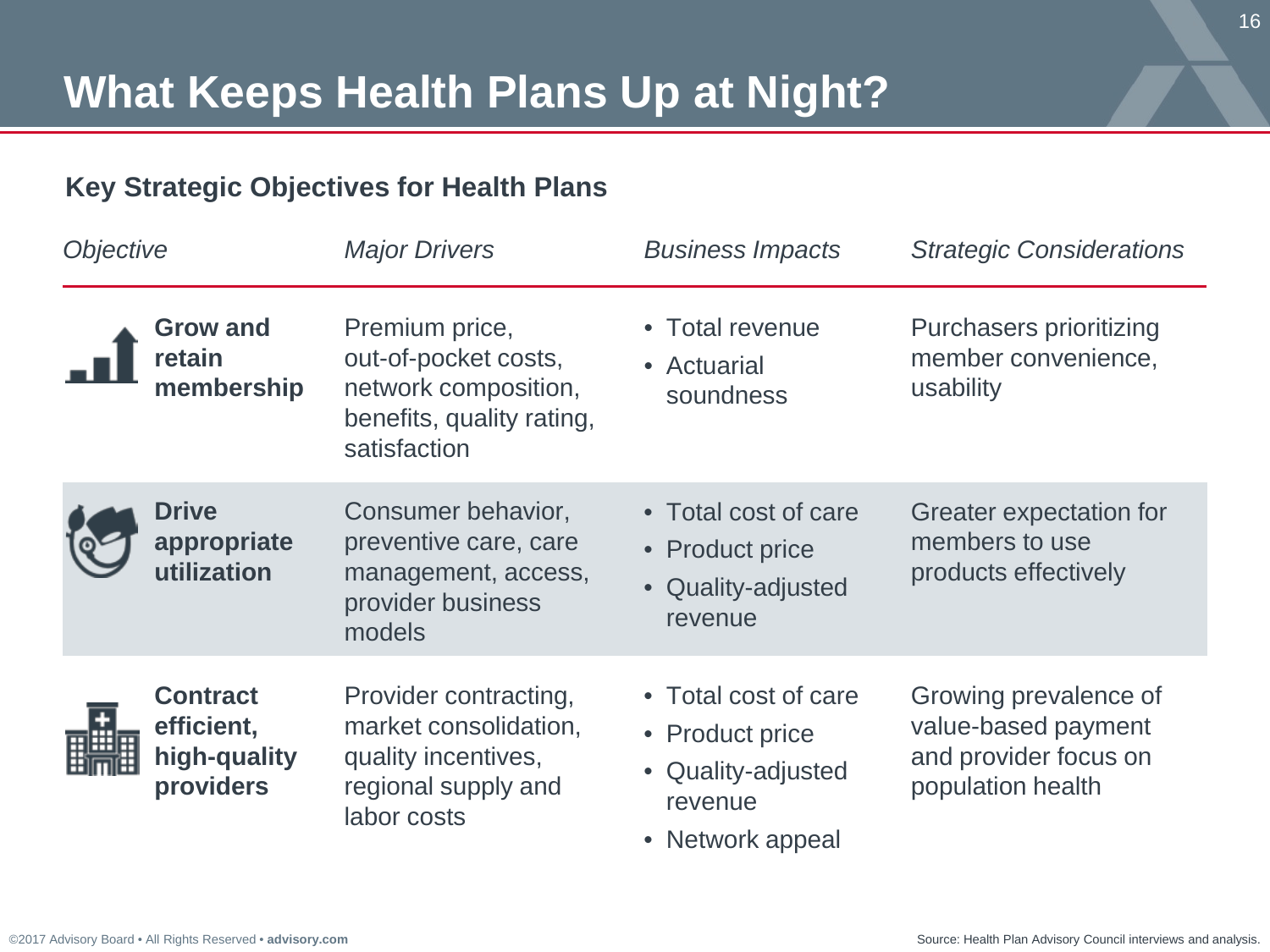# **How Are Health Insurance Products Structured?**

### **Major Categories of Insurance Products Health Maintenance Organization (HMO)** • Provides coverage for in-network providers with a referral • Generally only covers out-of-network medical expenses in the case of emergency

#### **More Restrictive Lower Cost**

• Focuses on integrated care, prevention, and wellness

#### **Preferred Provider Organization (PPO)**

- Offers in-network services at a reduced cost in comparison to out-of-network services
- Allows members to go out-of-network without a referral for an additional cost

**Less Restrictive Higher Cost**

### **Consumer Directed Health Plan (CDHP)**

- Combines a high deductible with a health savings account (HSA) to motivate consumer accountability for healthcare spending
- Generally offers care coordination and cost-sharing tools

**Variable Restriction Variable Costs**

Source: "Health insurance plan & network types: HMOs, PPOs, and more," Healthcare.gov, <https://www.healthcare.gov/choose-a-plan/plan-types/>; Beaton T, "What are the Pros and Cons of Consumer Directed Health Plans?" HealthPayer Intelligence, https://healthpayerintelligence.com/news/what-are-the-pros-and-cons-of[consumer-directed-health-plans; Health Plan Advisory Council interviews and analysis.](https://healthpayerintelligence.com/news/what-are-the-pros-and-cons-of-consumer-directed-health-plans)

17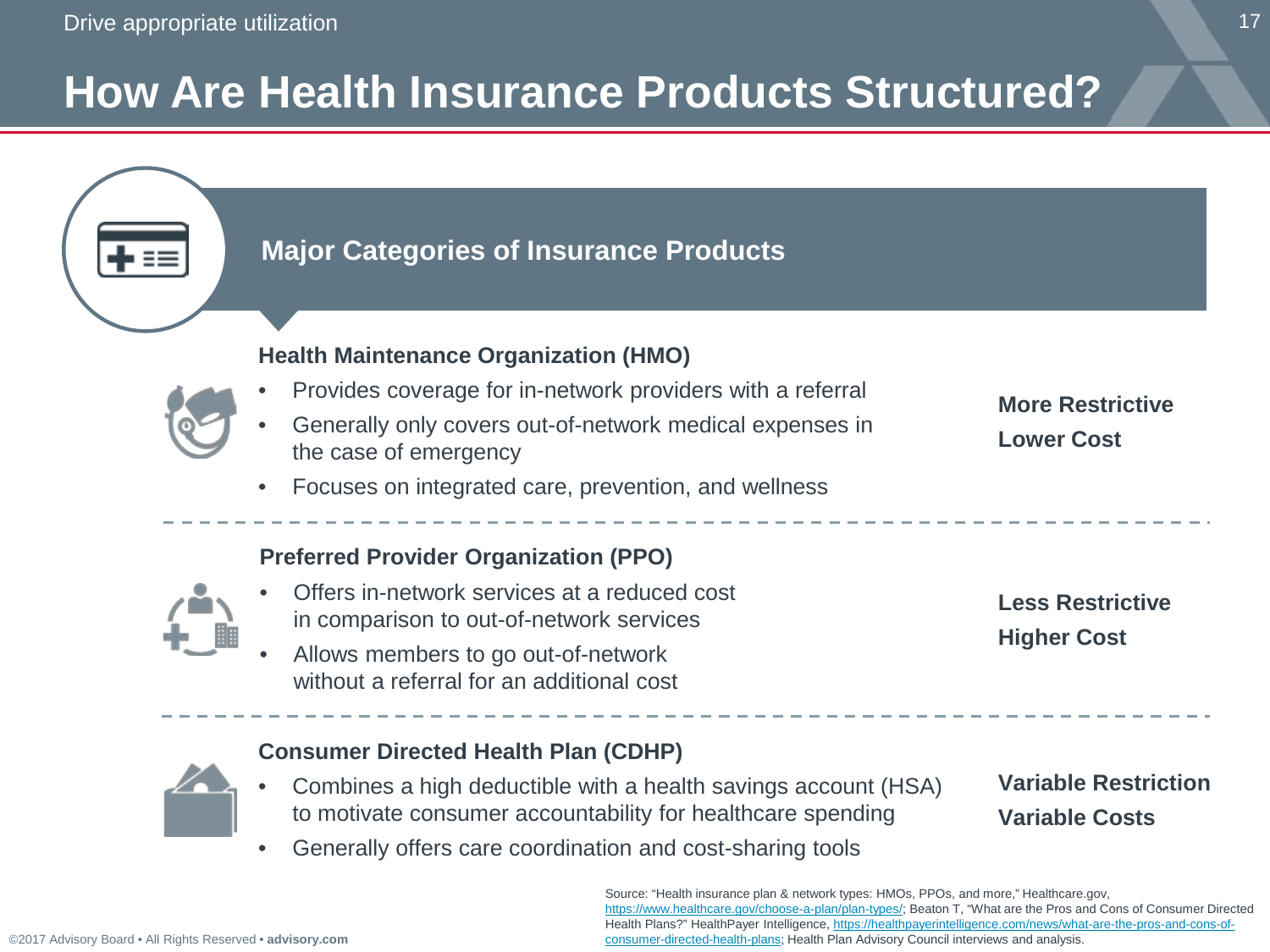### **It All Comes Down to Price**

### Distilling Complex Care Decisions into Dollars

#### **Plan Methods for Signaling 'Correct' Choices to Members**

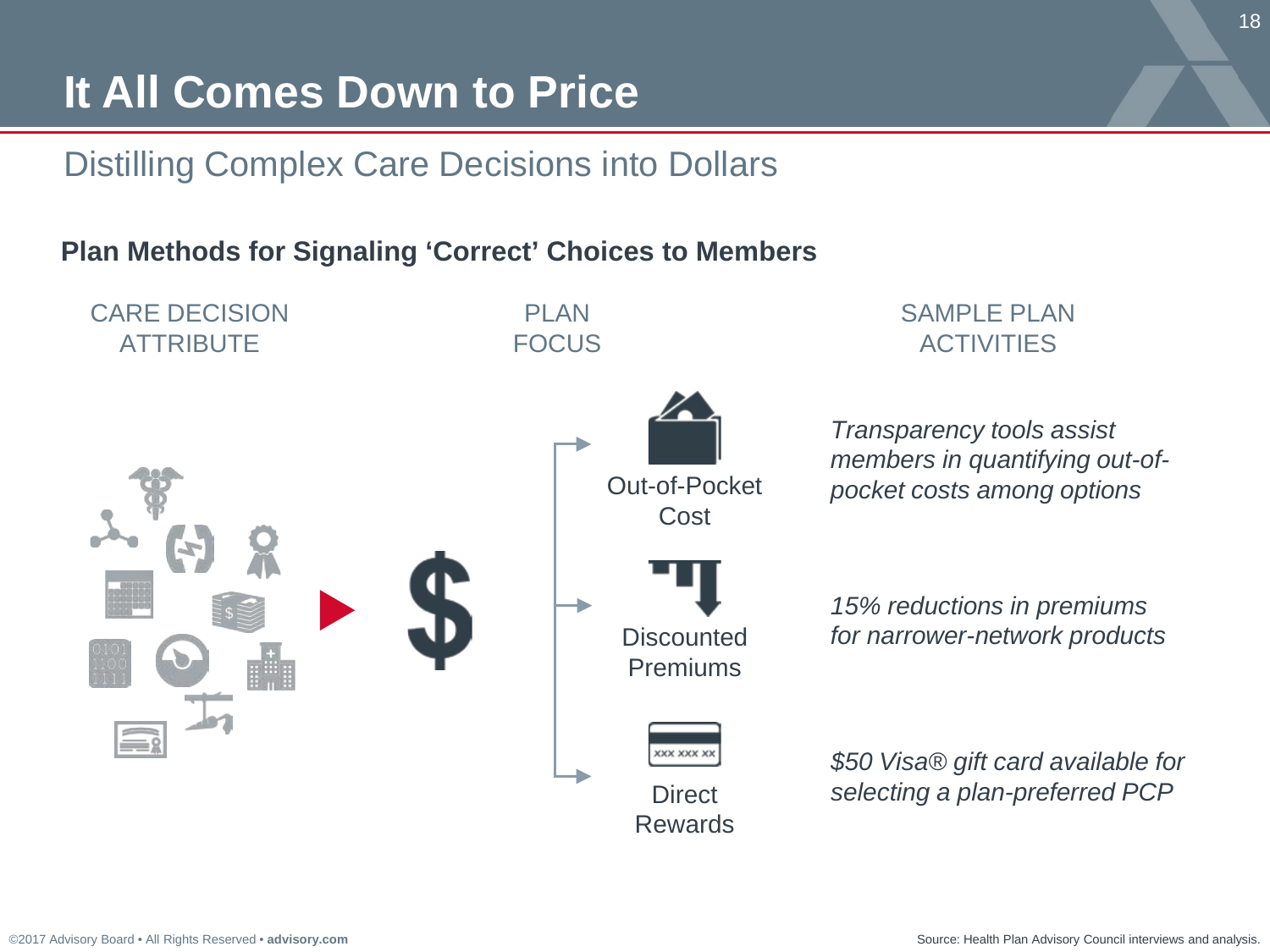# **You're Hired!—As Your Own Care Navigator**

### Navigating Care a Full Time Job for Members

#### **Plan Member Job Description**

#### **HIRING: Health Plan Member**

The purpose is to navigate the health system for care that is both high quality and low cost

Responsibilities:

- **Identify appropriate treatment and provider**
	- Review quality information about providers
	- Inform treating providers about benefit considerations
	- Seek second opinions on treatment plan
- **Contact providers to schedule appointments**
	- Utilize provider finder tools and directories
	- Alter schedule to fit into provider's availability
	- Travel to and from appointment and be prompt
- **Calculate out-of-pocket costs from benefit design**
	- Understand health plan contract
	- Read mail from plan on any updates
	- $-$  Understand multiple EOBs<sup>1</sup> and billing statements

#### Apply Now

#### 1) Explanation of benefits.

[©2017 Advisory Board • All Rights Reserved •](https://www.advisory.com/) **advisory.com**

#### **Navigation Skill Only Comes with the Practice No Member Should Need to Have**

"People who are good at navigating health care are spending their whole days doing that"

Charu Juneja, Design Director

Design Institute for Health Dell Medical School at the University of Texas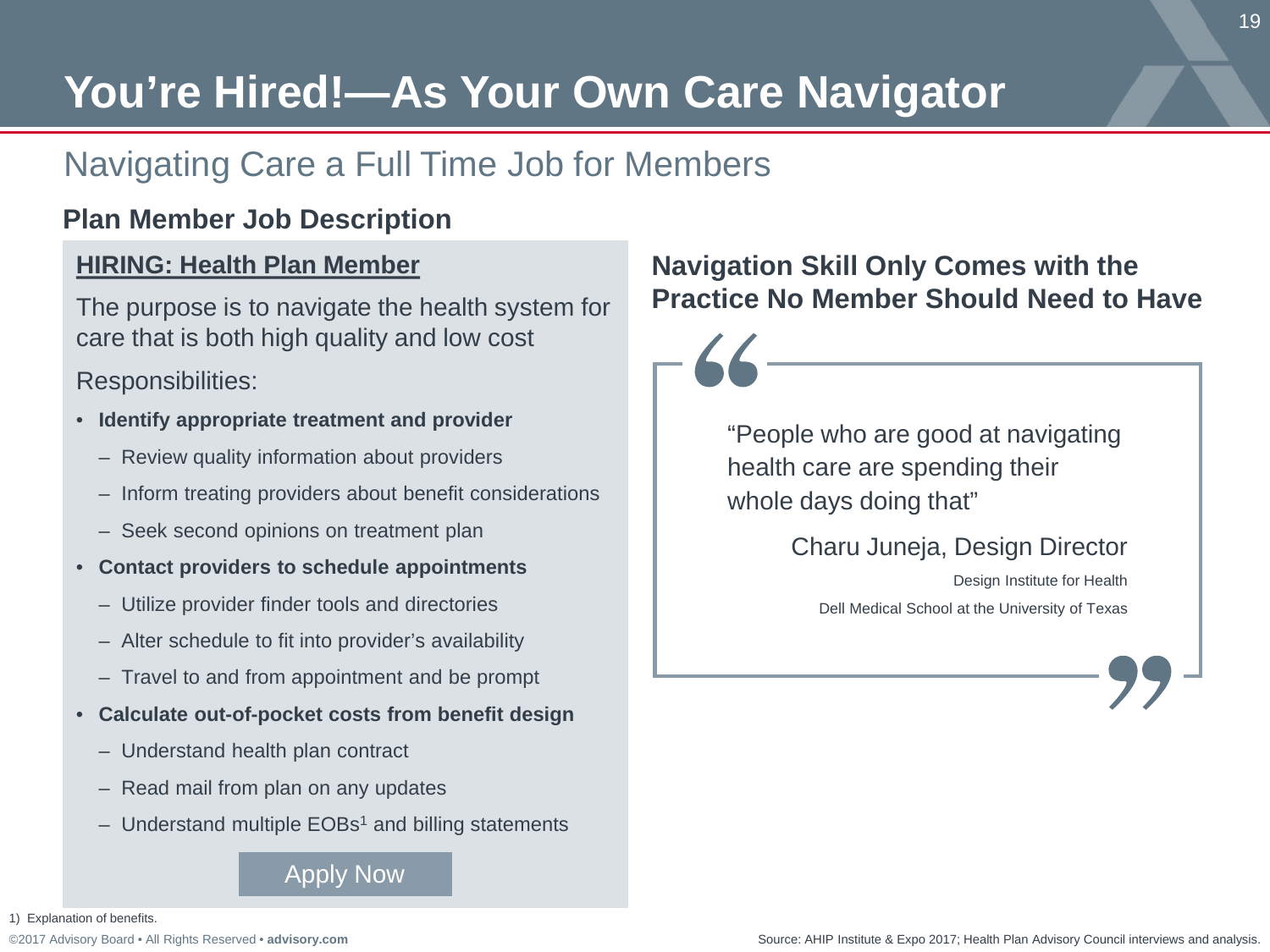# **If At First You Don't Succeed, Keep Texting**

### Recurring Reminders Keep Care Options Top-of-Mind

#### **Lily Health Plan's1 Savings Reminder Messaging Strategy**



1) Pseudonym.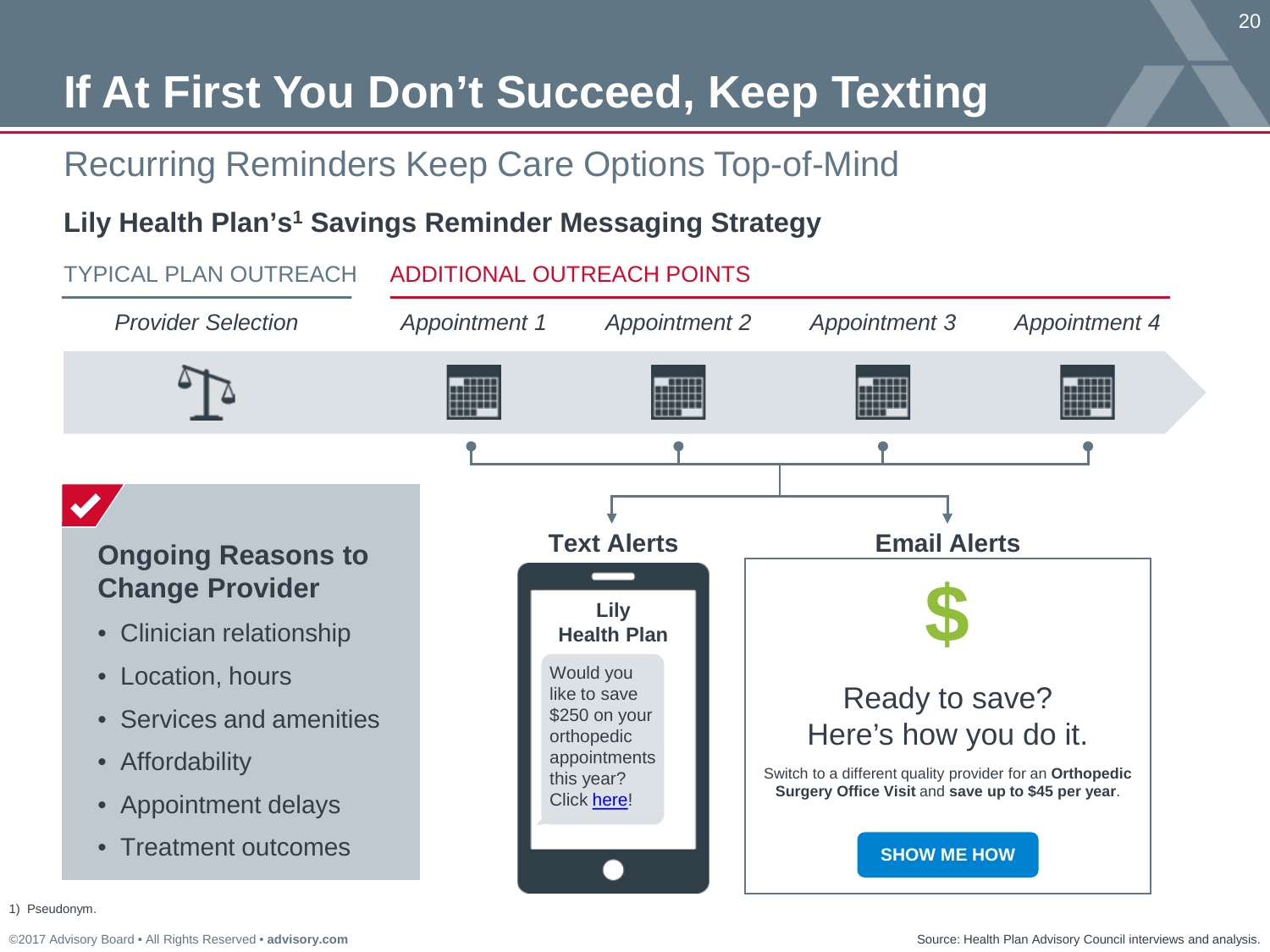# **Comparative Savings**

### Guided Steps Trigger Switching to More Affordable Providers

#### **Features of Lily Health Plan's1 Savings Messages**

*Clear Comparison of Options Easy Next Steps*



We're happy to help you choose a more affordable orthopedic provider! To switch, please contact:

#### **(333) 333-3333 (Doctor C, MD)**

You can tell them the following:

> Hi, I am in the middle of therapy for my lower back and my insurer, Lily Health Plan, has provided me with cost estimates to let me know I may have savings with your office. Can I set up an appointment?

24% Alerts opened,<br>24% February to April 2016

1) Pseudonym.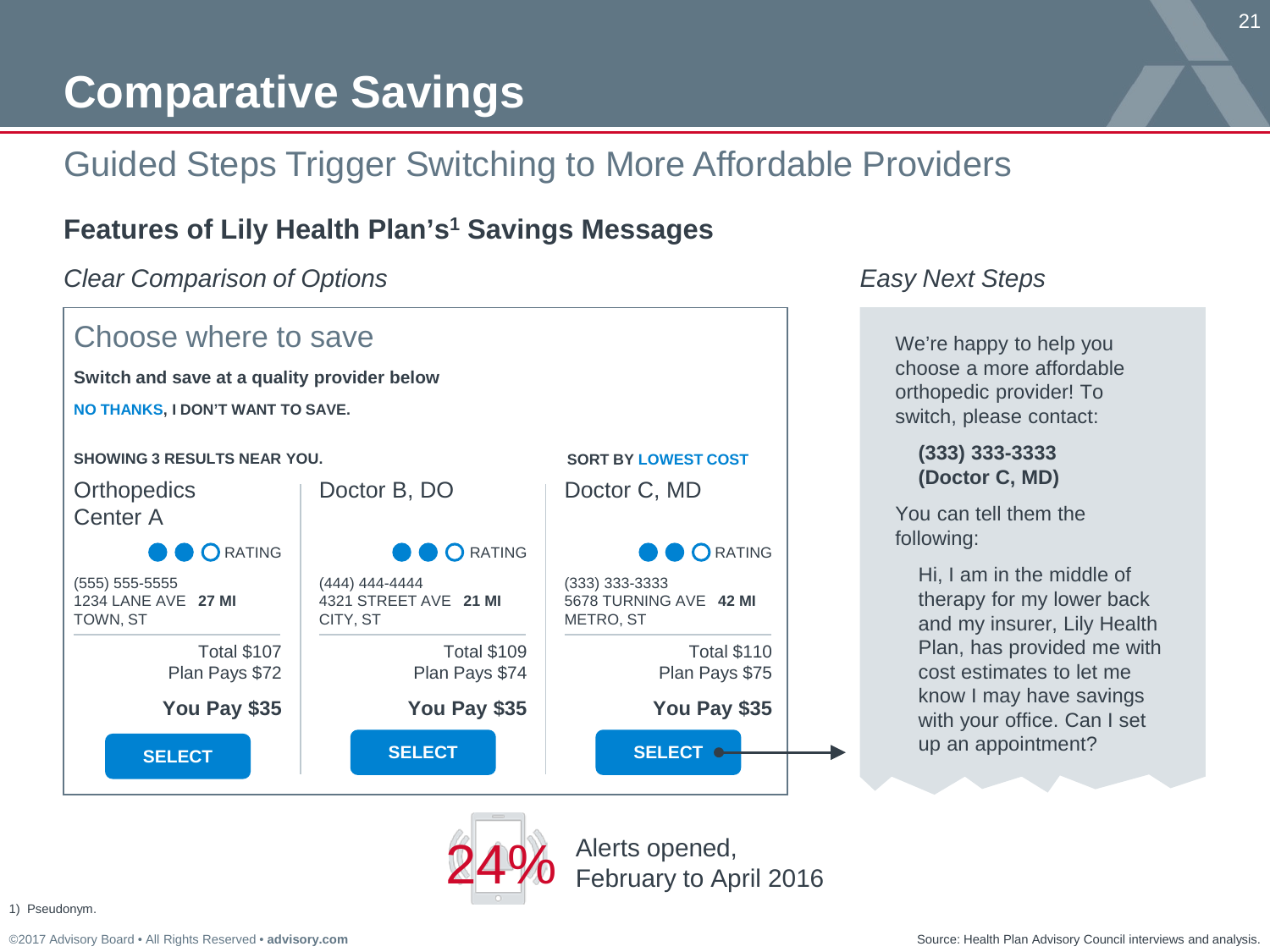#### **Key Strategic Objectives for Health Plans**

| Objective |                                                            | <b>Major Drivers</b>                                                                                        | <b>Business Impacts</b>                                                                      | <b>Strategic Considerations</b>                                                            |
|-----------|------------------------------------------------------------|-------------------------------------------------------------------------------------------------------------|----------------------------------------------------------------------------------------------|--------------------------------------------------------------------------------------------|
|           | Grow and<br>retain<br>membership                           | Premium price,<br>out-of-pocket costs,<br>network composition,<br>benefits, quality rating,<br>satisfaction | • Total revenue<br>• Actuarial<br>soundness                                                  | Purchasers prioritizing<br>member convenience,<br>usability                                |
|           | <b>Drive</b><br>appropriate<br>utilization                 | Consumer behavior,<br>preventive care, care<br>management, access,<br>provider business<br>models           | • Total cost of care<br>• Product price<br>• Quality-adjusted<br>revenue                     | Greater expectation for<br>members to use<br>products effectively                          |
|           | <b>Contract</b><br>efficient,<br>high-quality<br>providers | Provider contracting,<br>market consolidation,<br>quality incentives,<br>regional supply and<br>labor costs | • Total cost of care<br>• Product price<br>• Quality-adjusted<br>revenue<br>• Network appeal | Growing prevalence of<br>value-based payment<br>and provider focus on<br>population health |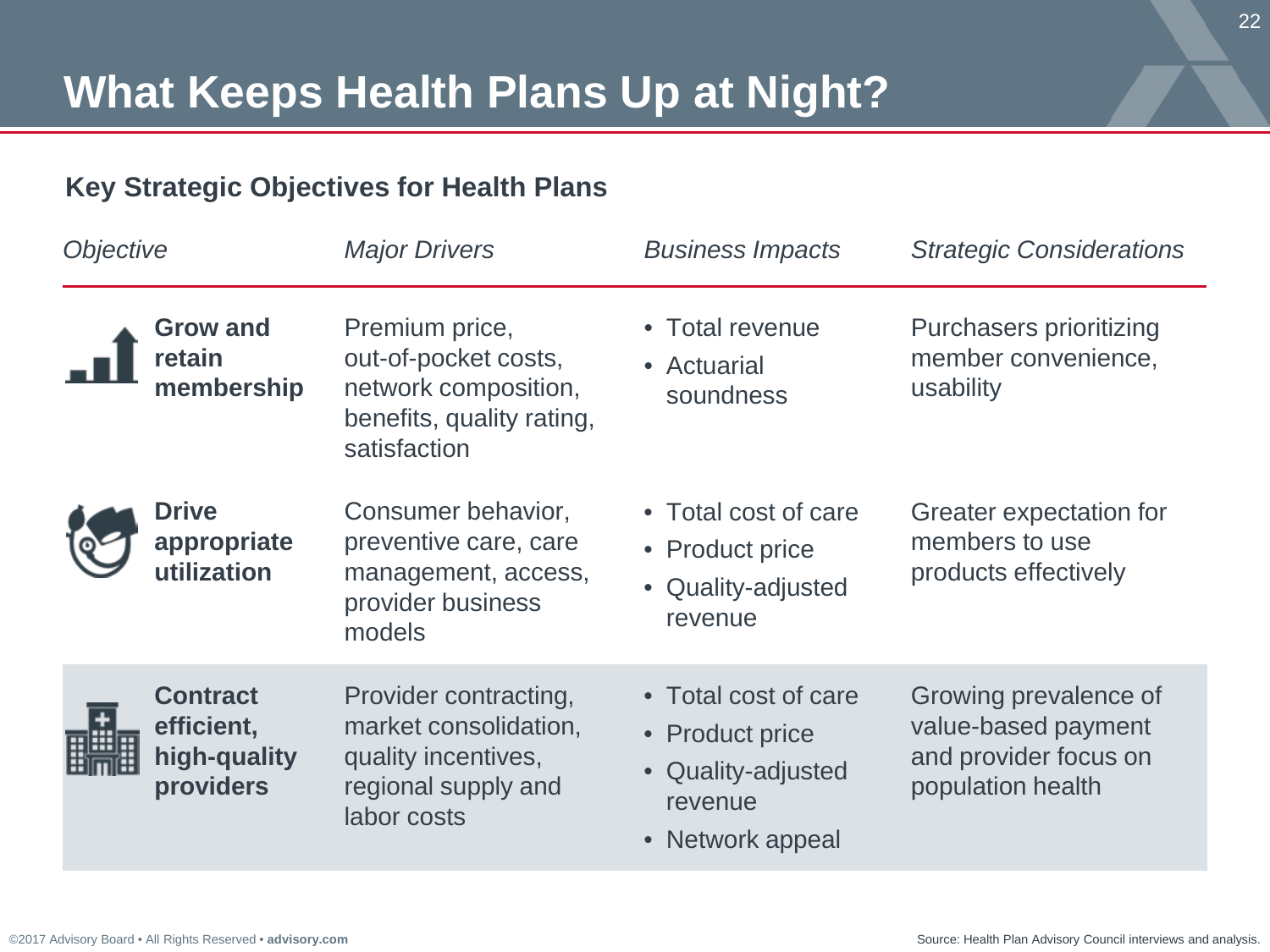### **Network Spend at the Core of Our Cost Conundrum**

### Health Plan Leaders Echo Same Cost Concerns

#### **Network Management Leaders Bemoan Their Network Performance**

**Utilization is too high**. We're not getting integrated care at the level we want.

Our hospital owners are still about trying to **fill beds**.

we aren't able to solve our network cost problem, we'll go **out of business**.

We struggle with getting enough providers who are **high quality and low-cost**.

"Unless you can bring Avocado Health System<sup>1</sup> in, you can't meet network adequacy standards where we want to expand. But their rate demands don't meet what we can finance. So we'll have to be **satisfied without growing** until Avocado is willing to manage under a budget."

Senior Vice President, Medicare Advantage Plan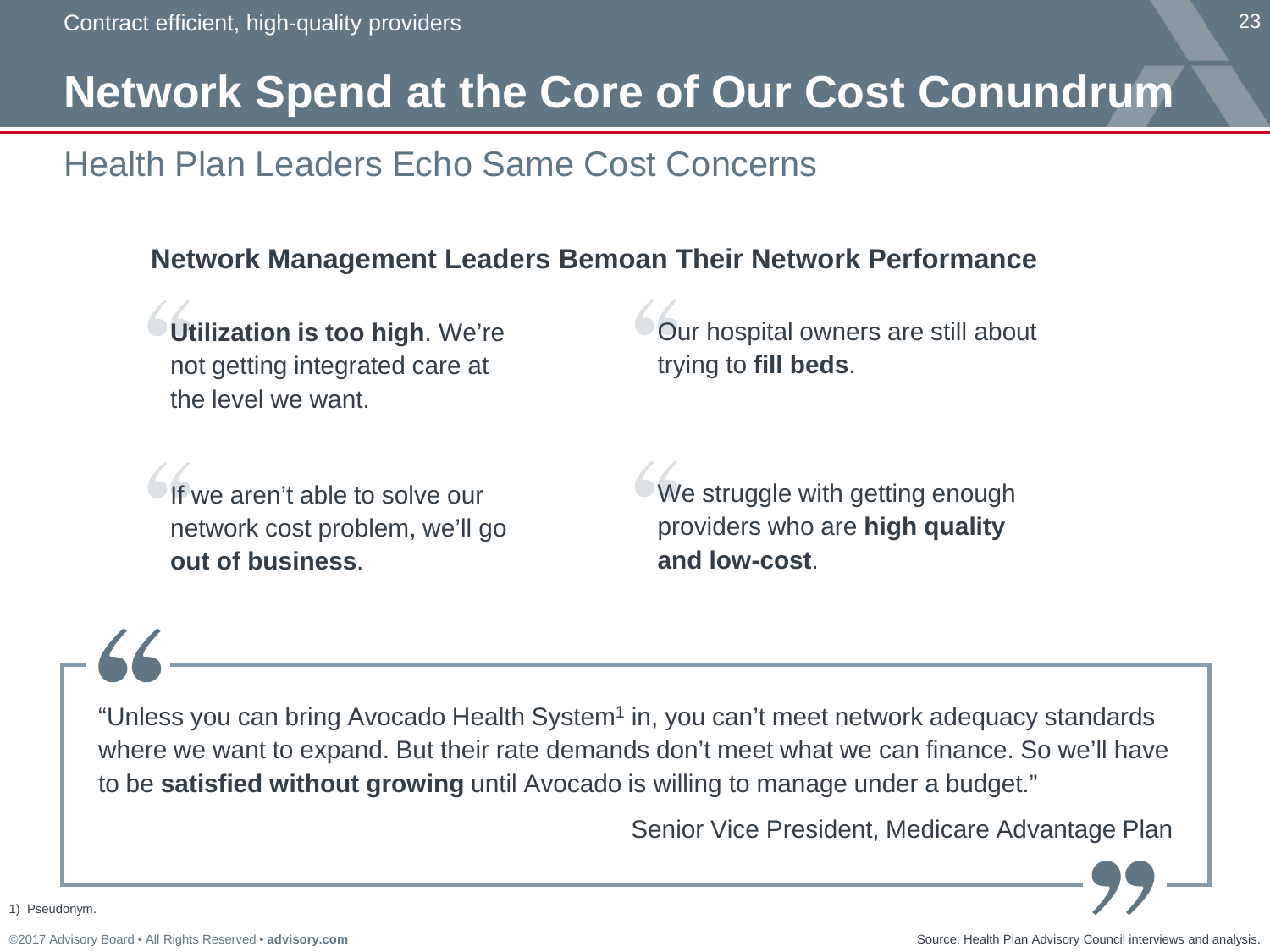# **Health Care Payment Models in a State of Flux**

#### **Spectrum of Payment Methodologies to Shift Provider Business Strategy**

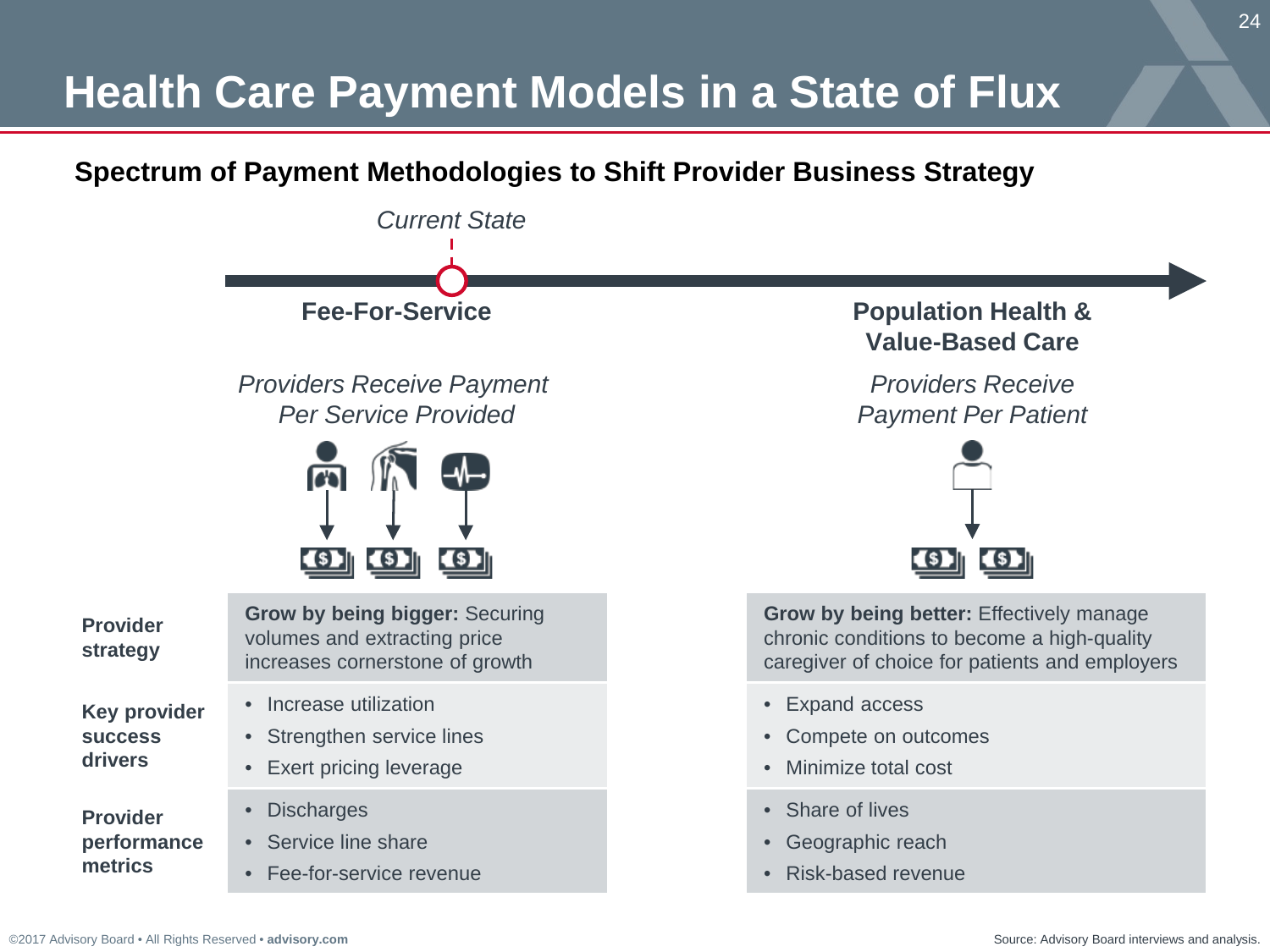# **New Payment Models Strive to Change Incentives**

### An Overview of Accountable Payment Models

**Three Levers for Increasing Provider Accountability**



Degree of Provider Cost Accountability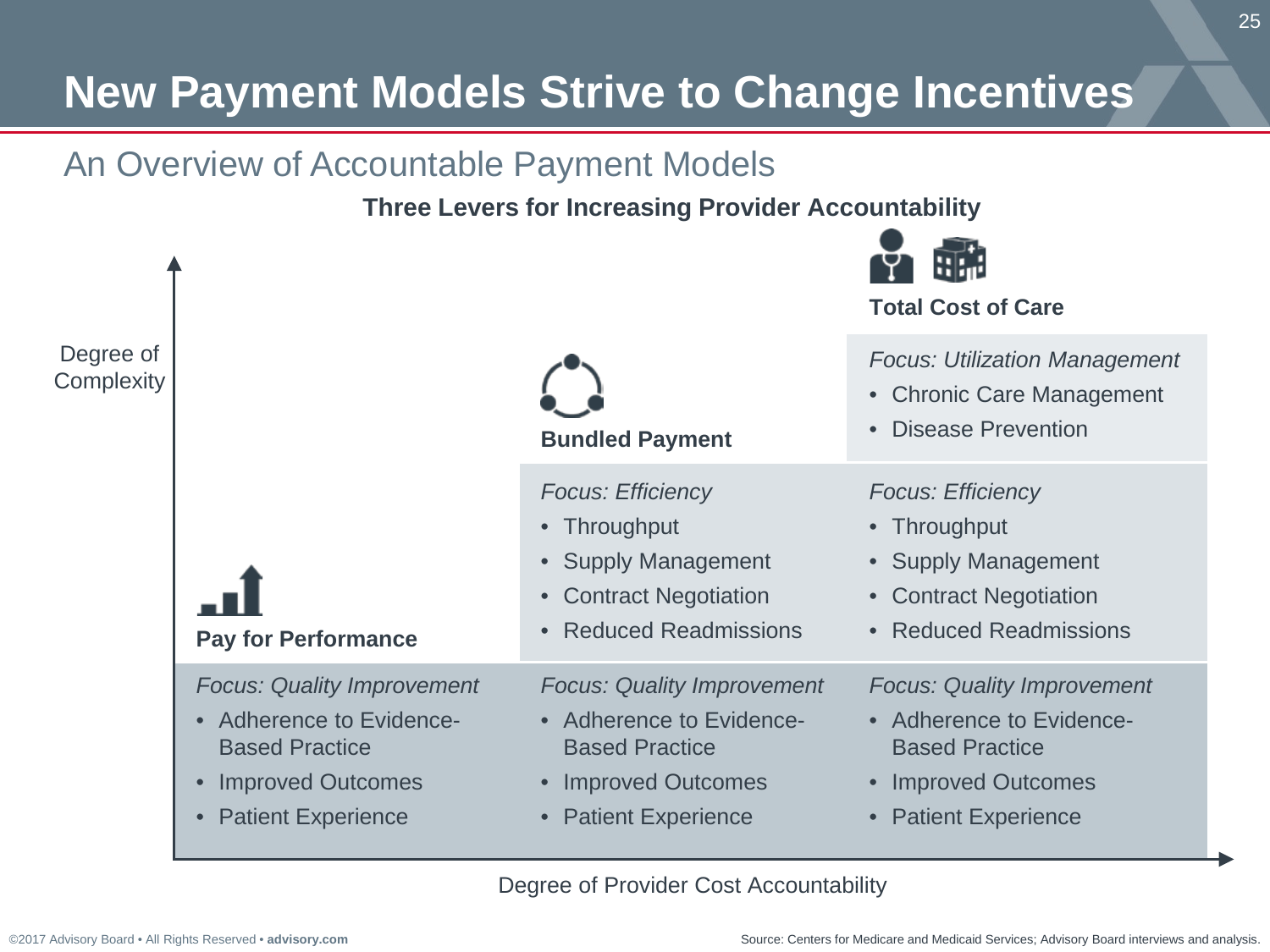### **FFS is Fee-for-Value for the Care You Want**

### Hybrid FFS-Capitated Reimbursement Reinforces Appropriate Care

#### **HealthNow Primary Care FFS2-Capitated Reimbursement Model**



3) Capitated codes include the following code types: allergy testing/immunotherapy, evaluation and management, EKG, hearing and speech exams, lab, non-classified, ophthalmology, pulmonology and radiology-non MRI.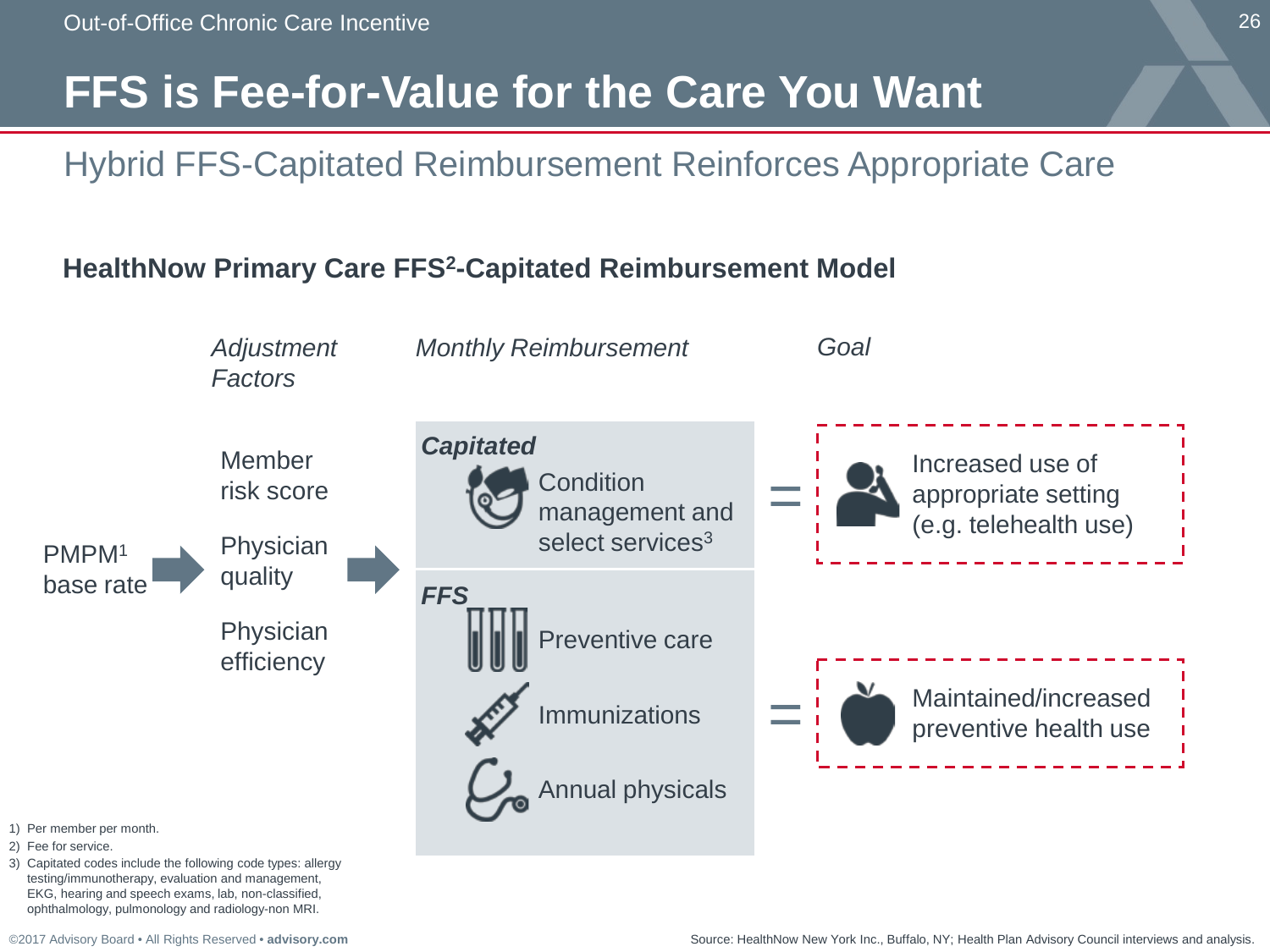# **Save Time and Money for Members and Physicians**

Capitation Encourages Physicians to Manage Members In Right Setting

#### **Member Visits Converted to Clinically Appropriate Setting**





[©2017 Advisory Board • All Rights Reserved •](https://www.advisory.com/) **advisory.com**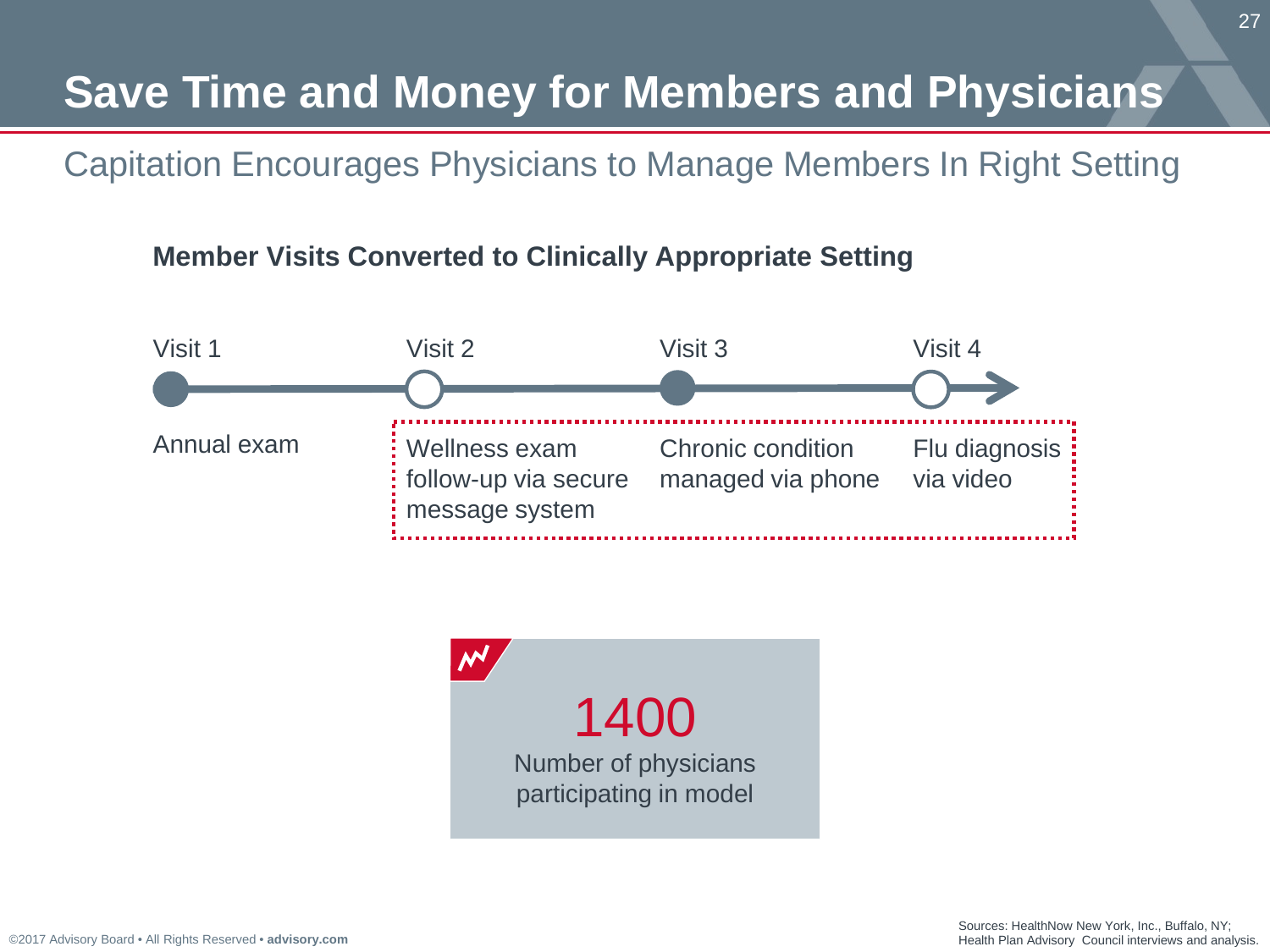# **More from the Health Plan Advisory Council**

#### **Key Strategic Objectives for Health Plans**

| <i><b>Objective</b></i> |                                                            | Key Health Plan Advisory Council Resources                                                                                              |  |  |
|-------------------------|------------------------------------------------------------|-----------------------------------------------------------------------------------------------------------------------------------------|--|--|
|                         | <b>Grow and</b><br>retain<br>membership                    | <b>Services Preference Portal</b><br>Understand what services consumers want most from their plan                                       |  |  |
|                         |                                                            | <b>Health Plan Precision Investment Timing</b><br>A strategic discussion guide for adapting to future market disruption                 |  |  |
|                         | <b>Drive</b><br>appropriate<br>utilization                 | <b>How to Influence Where Members Seek Care</b><br>Five ways health plans can change the decision-making environment                    |  |  |
|                         |                                                            | The 10-minute HRA Makeover<br>A guide to better data from more members                                                                  |  |  |
| 頭頭頭                     | <b>Contract</b><br>efficient,<br>high-quality<br>providers | <b>Population Health Delegation for Value-Based Performance</b><br>How to transfer historically plan-held responsibilities to providers |  |  |
|                         |                                                            | <b>Care Management Readiness Audit</b><br>Tool for measuring providers' care management capabilities                                    |  |  |

Contact us at hpac@advisory.com for access to these and more resources to address these health plan priorities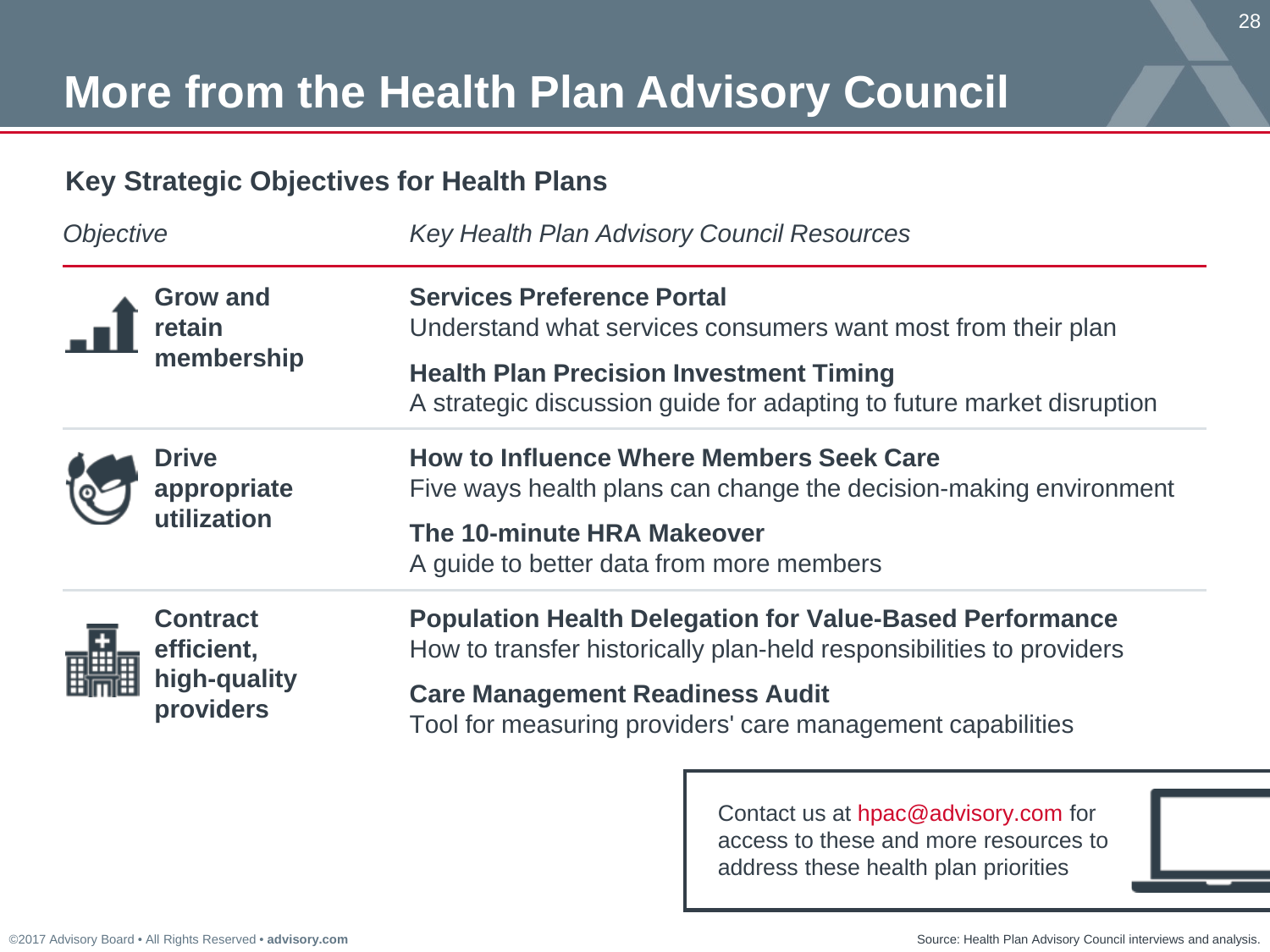29



#### 1 Health Plan Fundamentals



2 Key Trends in Health Plan Strategy and Operations



### **3** Recent Policy Impacts to Health Plans



#### 4 Questions



5 Appendix: Health Plans 101 Resources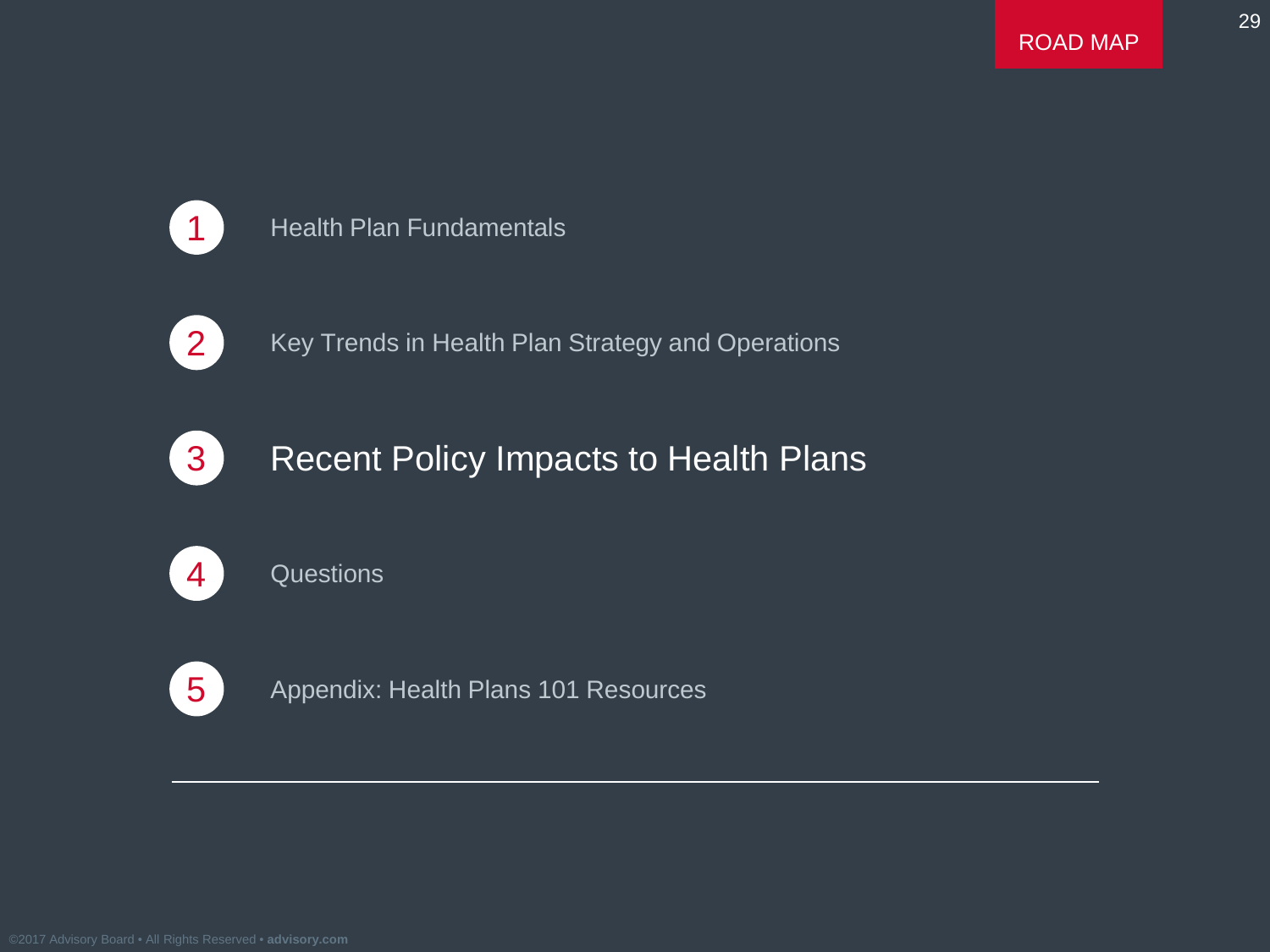# **How Does the ACA Affect Health Plans?**

#### **Key Impacts of the Revised Affordable Care Act (ACA) on Health Plans**



**Individual Mandate Repeal1**

Requirements for larger employers to offer coverage *(but individual requirements to obtain qualifying health insurance repealed)*



Enrollment Drop

1) Takes effect beginning in 2019

- 2) Also referred to as "exchanges".
- 3) Federal poverty level.



#### **Health Insurance Marketplaces2**

**PROVISIONS** 

Governmentsupported venues where individuals and small businesses can buy insurance; subsidies available

#### IMPACTS ON PLANS

- ▶ Competition for members
- $\blacktriangleright$  Expensive, risky member pool



#### **Medicaid Expansion**

Extension of Medicaid eligibility to include individuals and families with incomes up to 133% of FPL3 in states opting to do so

Increased market size

#### **Less risky** member pool

Source: Taccihino A, "What the New Tax Law Means for Health Care, Individual Mandate," AccountingWeb, February 9, 2018, https://www.accountingweb.com/tax/business-tax/what-the-new-tax[law-means-for-health-care-individual-mandate; Health Plan Advisory](https://www.accountingweb.com/tax/business-tax/what-the-new-tax-law-means-for-health-care-individual-mandate) Council interviews and analysis.

[©2017 Advisory Board • All Rights Reserved •](https://www.advisory.com/) **advisory.com**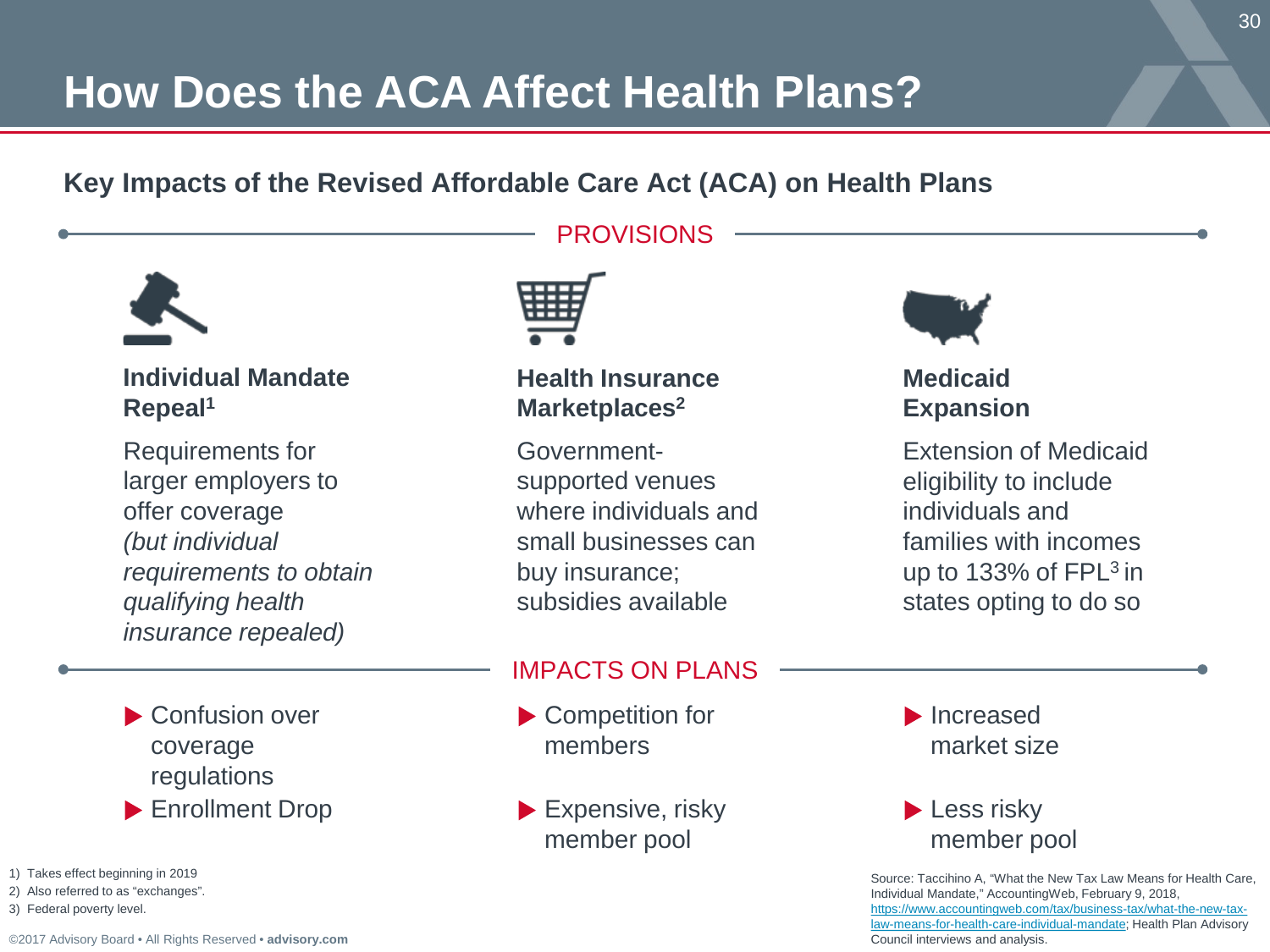# **How Does the ACA Affect Health Plans? (Cont.)**

#### **Key Impacts of the Affordable Care Act (ACA) on Health Plans**



#### **Premium Stabilization Programs**

Initiatives to enable market stability and promote appropriate competition (risk corridors and reinsurance ended; risk adjustment remains permanently)



**Health Insurance Tax (HIT)**

**PROVISIONS** 

Tax on all health insurers based on net premiums written, graduating up over time; implementation delayed until 2020



#### **Provider Payment Transformation**

New population health- and risk-based payment structures imposed in Medicare, Medicaid, and CHIP, to reduce costs and increase quality

- **Alleviate initial** excess costs
- Uncertain profitability

#### IMPACTS ON PLANS

- Increased premium rates
- Adverse selection
- **Providers under** reform pressure
- **Broad provider** interest in risk

Source: Mangan D, "ACA health insurance tax would be delayed 2 years under bipartisan bill**,"** CNBC, January 23, 2018, [https://www.cnbc.com/2018/01/23/obamacare-taxes-were-suspended-in-deal-to-end-government-shutdown.html;](https://www.cnbc.com/2018/01/23/obamacare-taxes-were-suspended-in-deal-to-end-government-shutdown.html) Morse S, "CMS to Continue [Risk Adjustment Payments to Insurers," Healthcare Finance, July 25, 2018, https://www.healthcarefinancenews.com/news/cms-continue-risk](https://www.healthcarefinancenews.com/news/cms-continue-risk-adjustment-payments-insurers)adjustment-payments-insurers; Health Plan Advisory Council interviews and analysis.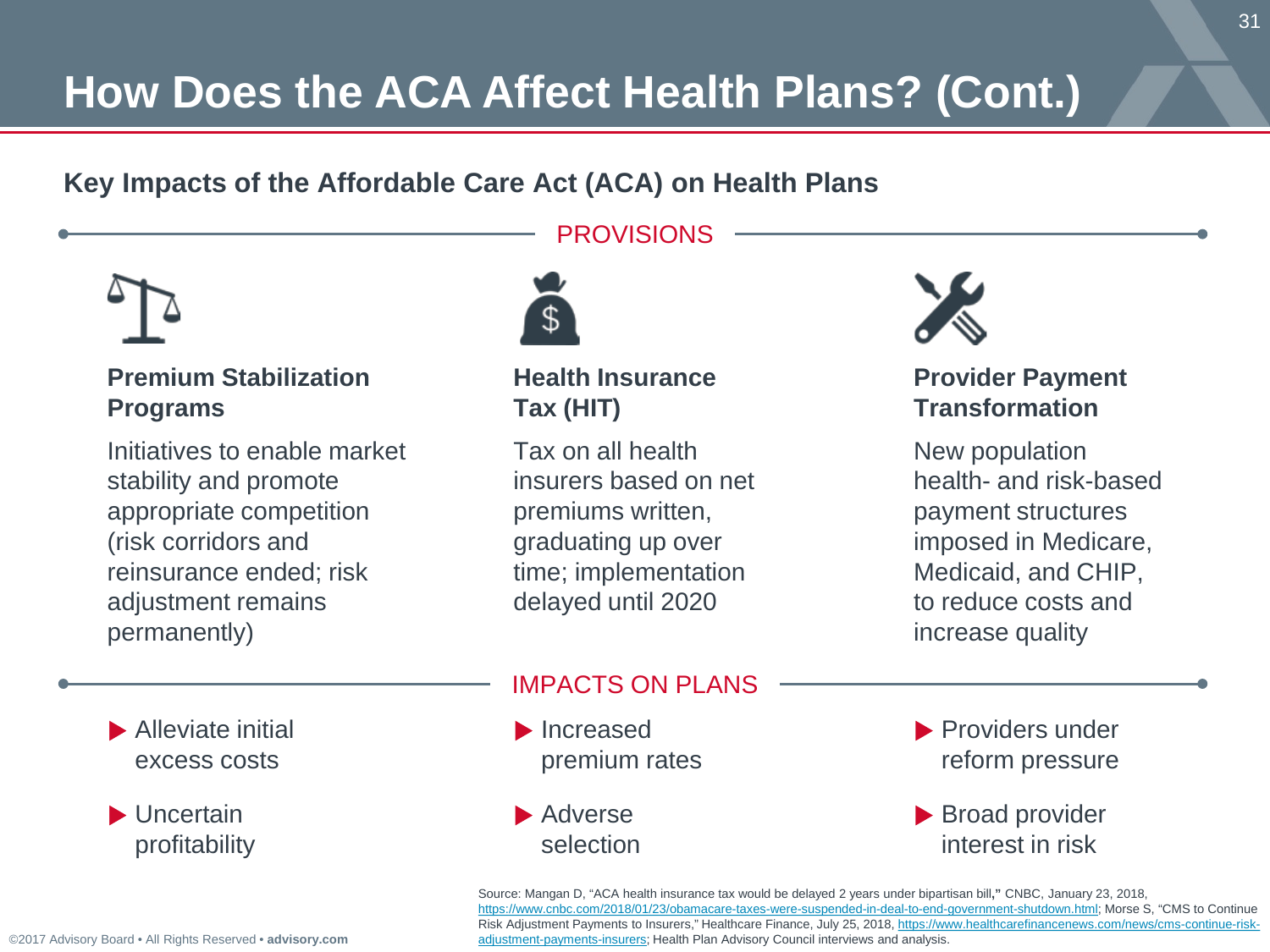# **How to Buy Less for Less**

### Consumers Likely to Reduce Coverage to Save in the Present

#### **Regulatory Actions Give Flexibility to Individuals**

- 
- **Individual Mandate:** Tax Cuts and Jobs Act of 2017 repealed the Affordable Care Act's (ACA) individual mandate penalty, effective for 2019
- **Short-Term Health Plans (STHPs):** HHS final rule in 2018 extended maximum duration to 3 years for STHP policies, which are not required to meet ACA coverage and eligibility requirements
- **Association Health Plans (AHPs):** HHS final rule in 2018 broadened access and eased restrictions on coverage and premium rating

Compound annual growth in individual marketplace benchmark premium rates, 2014-2018 15%

#### **Changing Enrollment Outlooks with Emerging Coverage Options**



Healthy consumers that could **defect from ACA to AHPs**





**ADVOCATES**

Enable more **consumer choice and lower costs**

**CRITICS**

Cause **adverse risk pools**  and **consumer surprises**

Source: Healthcare Finance, "[Up to 10% of healthy consumers could defect from ACA to association health plans, study shows"](https://www.healthcarefinancenews.com/news/10-healthy-consumers-could-defect-aca-association-health-plans-study-shows); Congressional Budget Office, "[Federal Subsidies for Health Insurance Coverage for People Under Age 65: 2018 to 2028"](https://www.cbo.gov/system/files/115th-congress-2017-2018/reports/53826-healthinsurancecoverage.pdf); The Washington Post, Trump administration widens availability of [skimpy, short-term health plans; Collins SR, "First Look at Health Insurance Coverage in 2018 Finds ACA Gains Beginning to Reverse," To the Point Blog, Ma](https://www.washingtonpost.com/national/health-science/trump-administration-widens-availability-of-skimpy-short-term-health-plans/2018/07/31/a5cf2bc2-94d2-11e8-810c-5fa705927d54_story.html?utm_term=.8b03f064dfeb)y 1st, 2018; Congressional Budget Office, Washington, D.C.; King R, "[The Obamacare individual mandate is repealed. Here's what's next](https://www.washingtonexaminer.com/the-obamacare-individual-mandate-is-repealed-heres-whats-next)," The Washington Examiner, January 14, 2018.; Andrews M, [Read The Fine Print Before Picking An Association Plan For Your Small Business,](https://www.npr.org/sections/health-shots/2018/06/27/623626154/read-the-fine-print-before-picking-bout-an-association-plan-for-your-small-busin) *NPR,* June 27, 2018; Health Plan Advisory Council interviews and analysis; [https://www.healthleadersmedia.com/finance/short-term-health-plans-allowed-3-years;](https://www.healthleadersmedia.com/finance/short-term-health-plans-allowed-3-years) https://www.kff.org/health-reform/stateindicator/marketplace-average-benchmark-premiums/?currentTimeframe=0&sortModel=%7B%22colId%22:%22Location%22,%22sort%22:

[©2017 Advisory Board • All Rights Reserved •](https://www.advisory.com/) **advisory.com**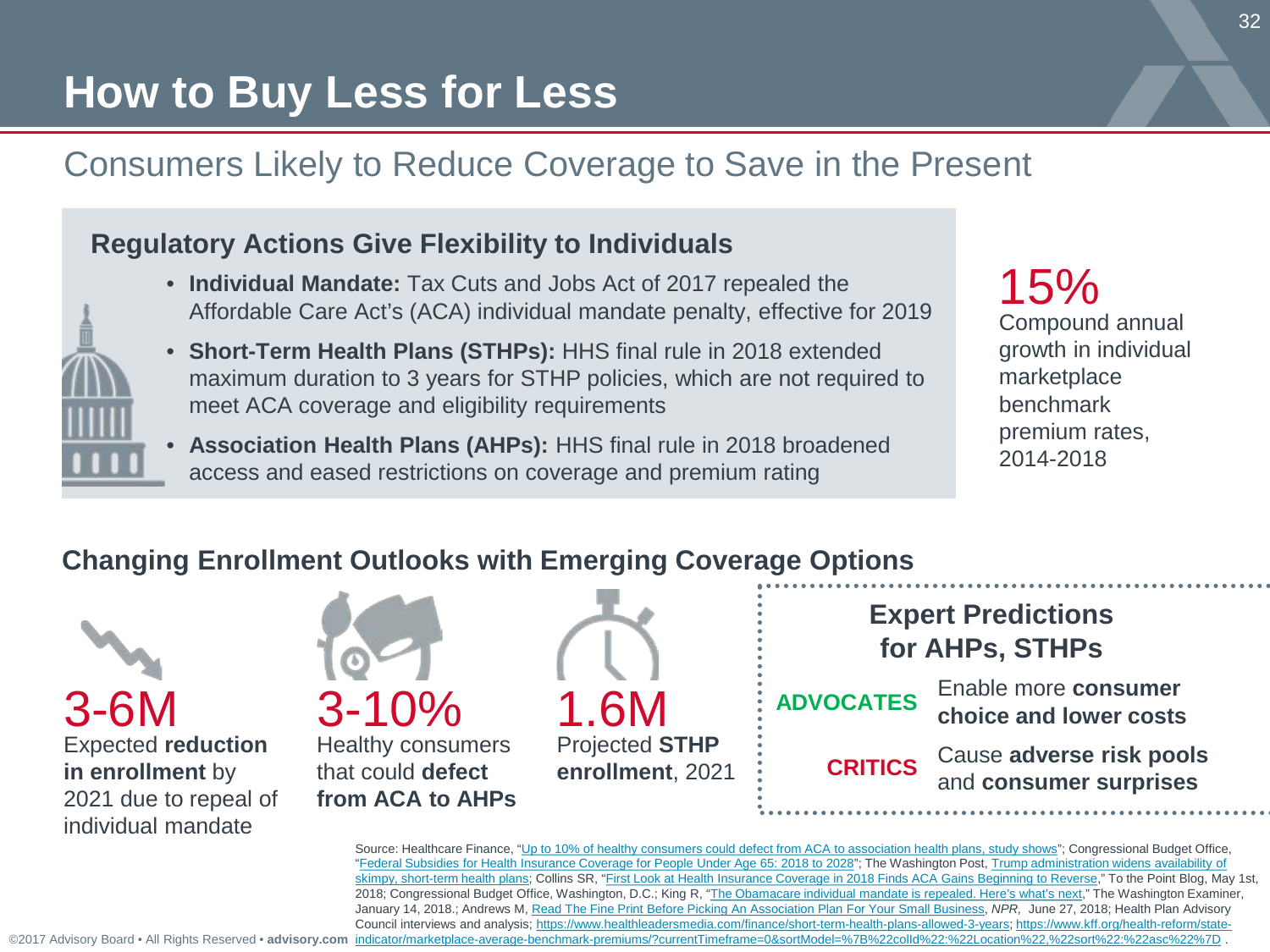# **A New Era for Medicare and Medicaid**

### Current Administration Setting a Higher Performance Bar

### **Alex Azar and Seema Verma Lay Out Four-Pronged Regulatory Agenda**



#### **Key Observations**



**Coverage expansion and coverage reform** no longer a top federal priority, increasingly delegated to state governments



The administration is taking an unsentimental, performance-focused approach to **delivery system reform via payment reform** 

Source: Azar A, "Remarks on Value-Based Transformation to the Federation of American Hospitals," *HHS,* March 5, 2018; Health Care Advisory Board interviews and analysis.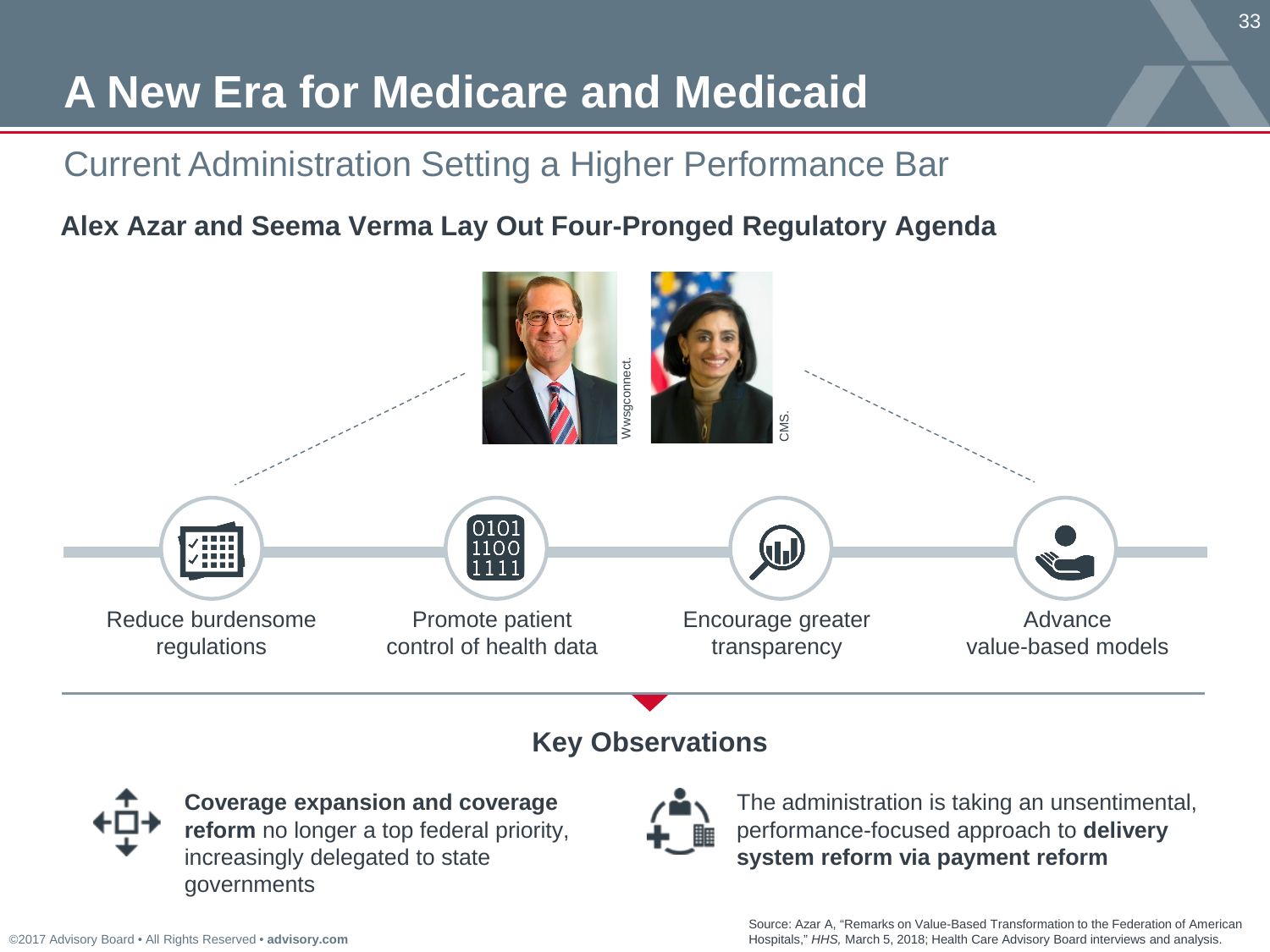34



#### 1 Health Plan Fundamentals



2 Key Trends in Health Plan Strategy and Operations



**3** Recent Policy Impacts to Health Plans



### 4 Questions



5 Appendix: Health Plans 101 Resources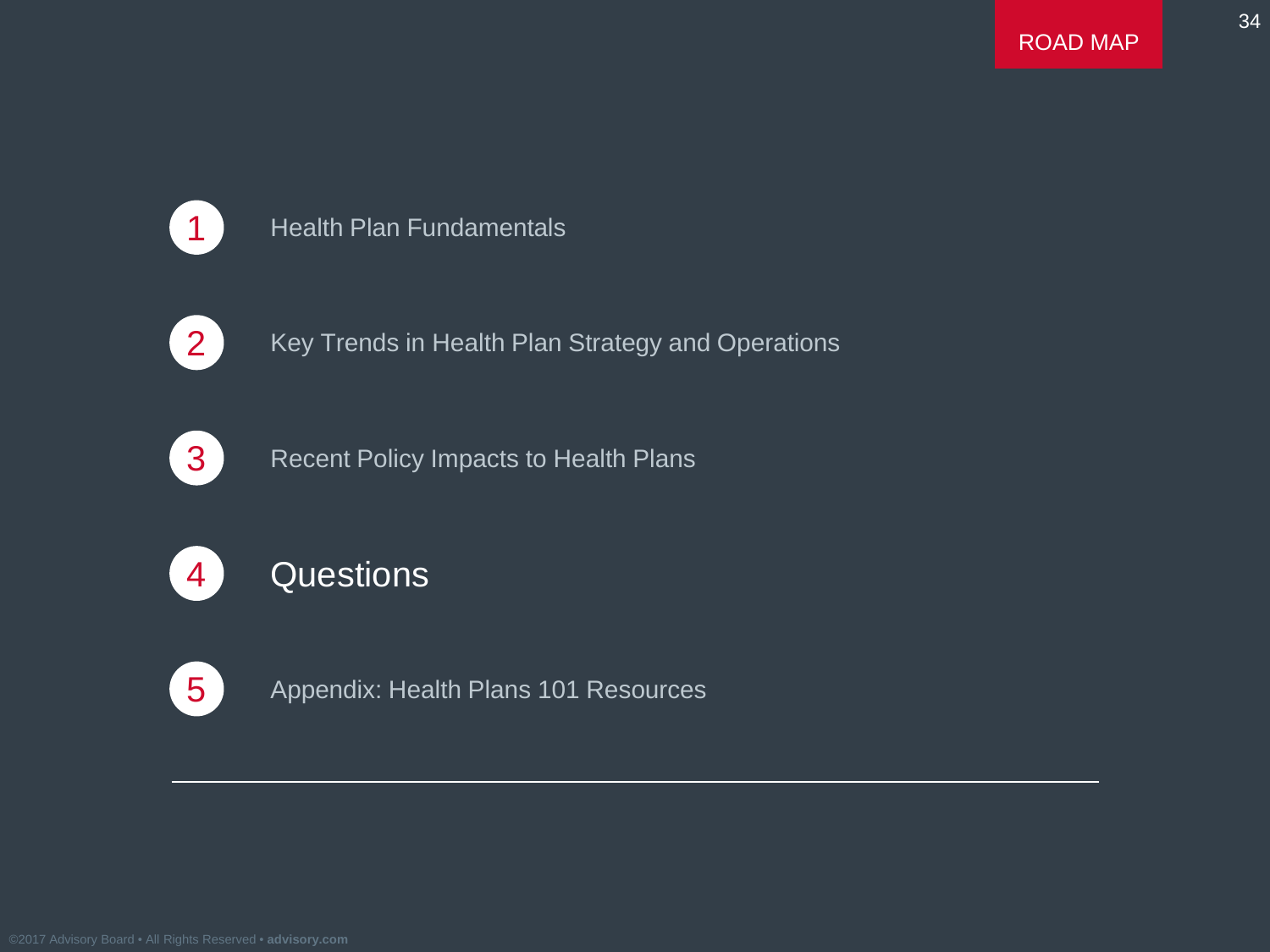#### **[Understanding the Health Insurance Business: Commercial Insurance](https://www.advisory.com/research/health-plan-advisory-council/members/events/webconferences/2017/understanding-the-health-insurance-business/understanding-the-health-insurance-business-commercial-insurance)**

**SEP** 13 2018 Thursday, September 13, 2018 3:00 PM ET - 3:30 PM ET

In this session, the presenter will explore the commercial side of health insurance and review current policy and market trends that shape health plan strategic decisions.

#### **[Understanding the Health Insurance Business: Medicare Advantage](https://www.advisory.com/research/health-plan-advisory-council/members/events/webconferences/2017/understanding-the-health-insurance-business/understanding-the-health-insurance-business-medicare-advantage)**



Wednesday, September 19, 2018

3:00 PM ET - 3:30 PM ET

In the final session of the series, the presenter will provide an in-depth review of Medicare's privately-administered Medicare Advantage (MA) program, highlighting some of the current policy shifts within the MA industry.



#### **[Understanding the Health Insurance Business: Medicaid Managed Care](https://www.advisory.com/research/health-plan-advisory-council/members/events/webconferences/2017/understanding-the-health-insurance-business/understanding-the-health-insurance-business-medicaid)**

Tuesday, September 25, 2018 3:00 PM ET - 3:30 PM ET

In this session of the series, the presenter will discuss key features of Medicaid managed care and address current opportunities and challenges for health plans operating Medicaid managed care business lines.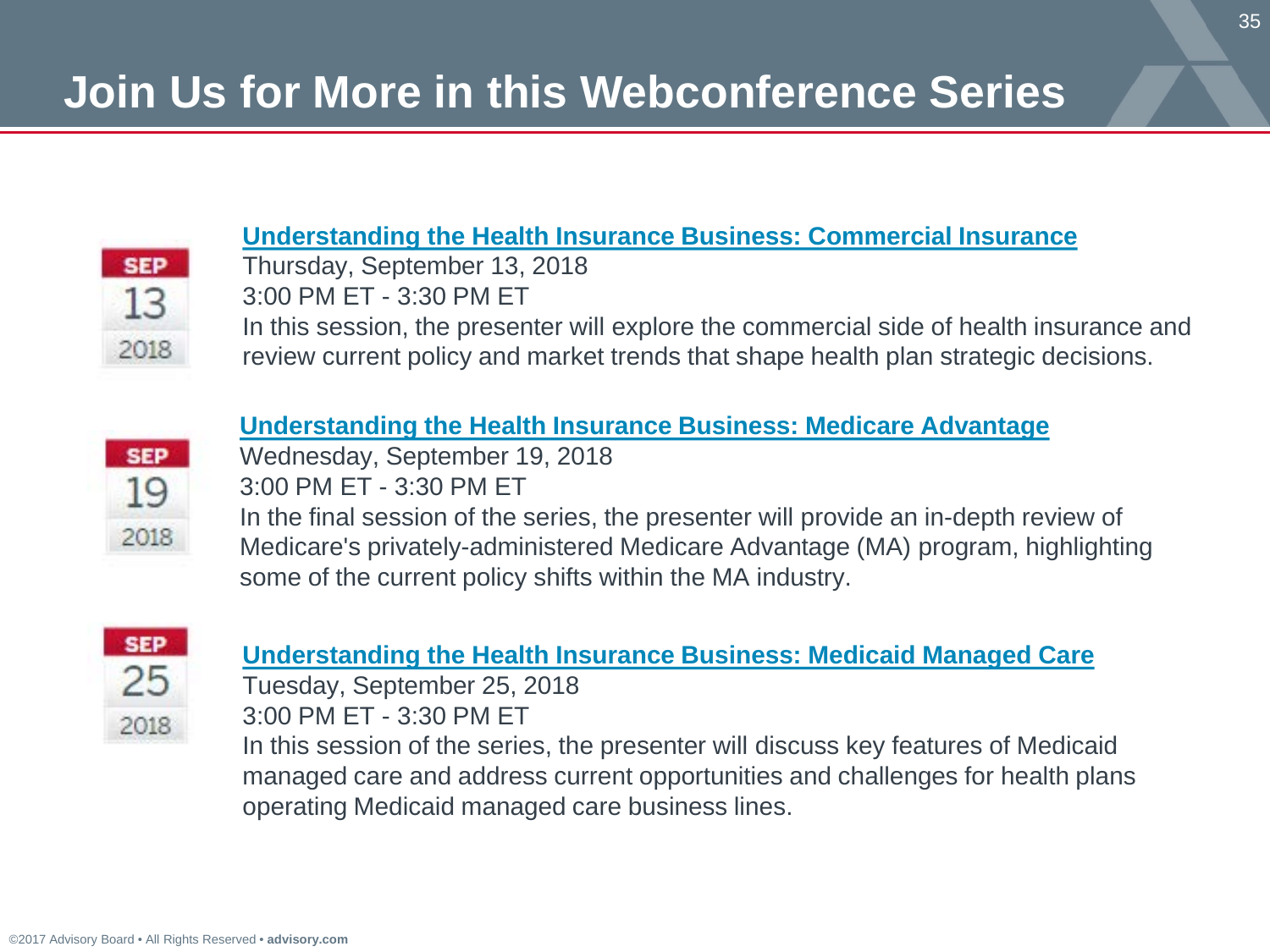37



#### 1 Health Plan Fundamentals



2 Key Trends in Health Plan Strategy and Operations



**3** Recent Policy Impacts to Health Plans



4 Questions



5 Appendix: Health Plans 101 Resources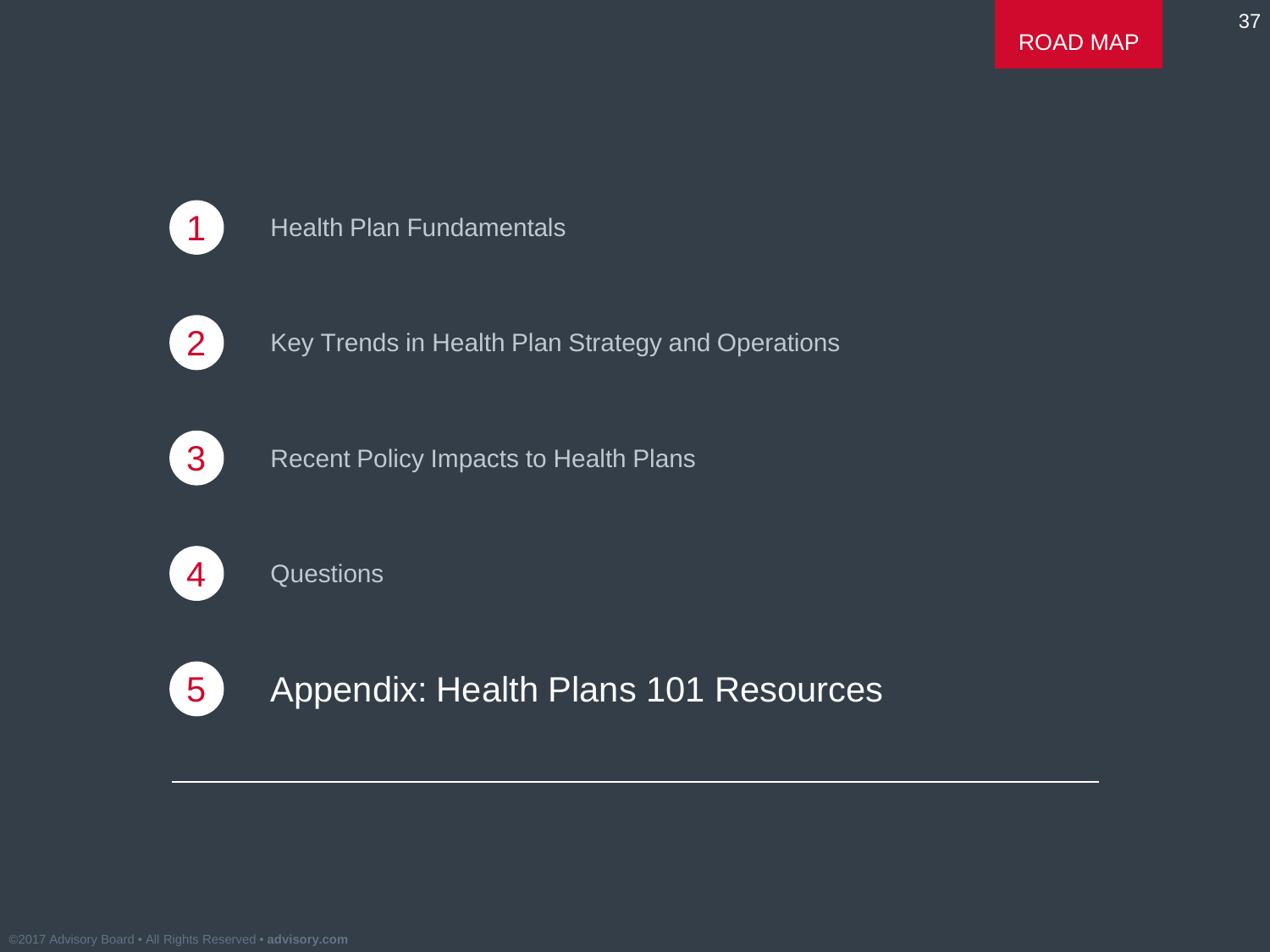### **What Kinds of Health Plans Are There?**

#### **Breakdown of the U.S. Health Plan Sector**



1) Managed care organizations.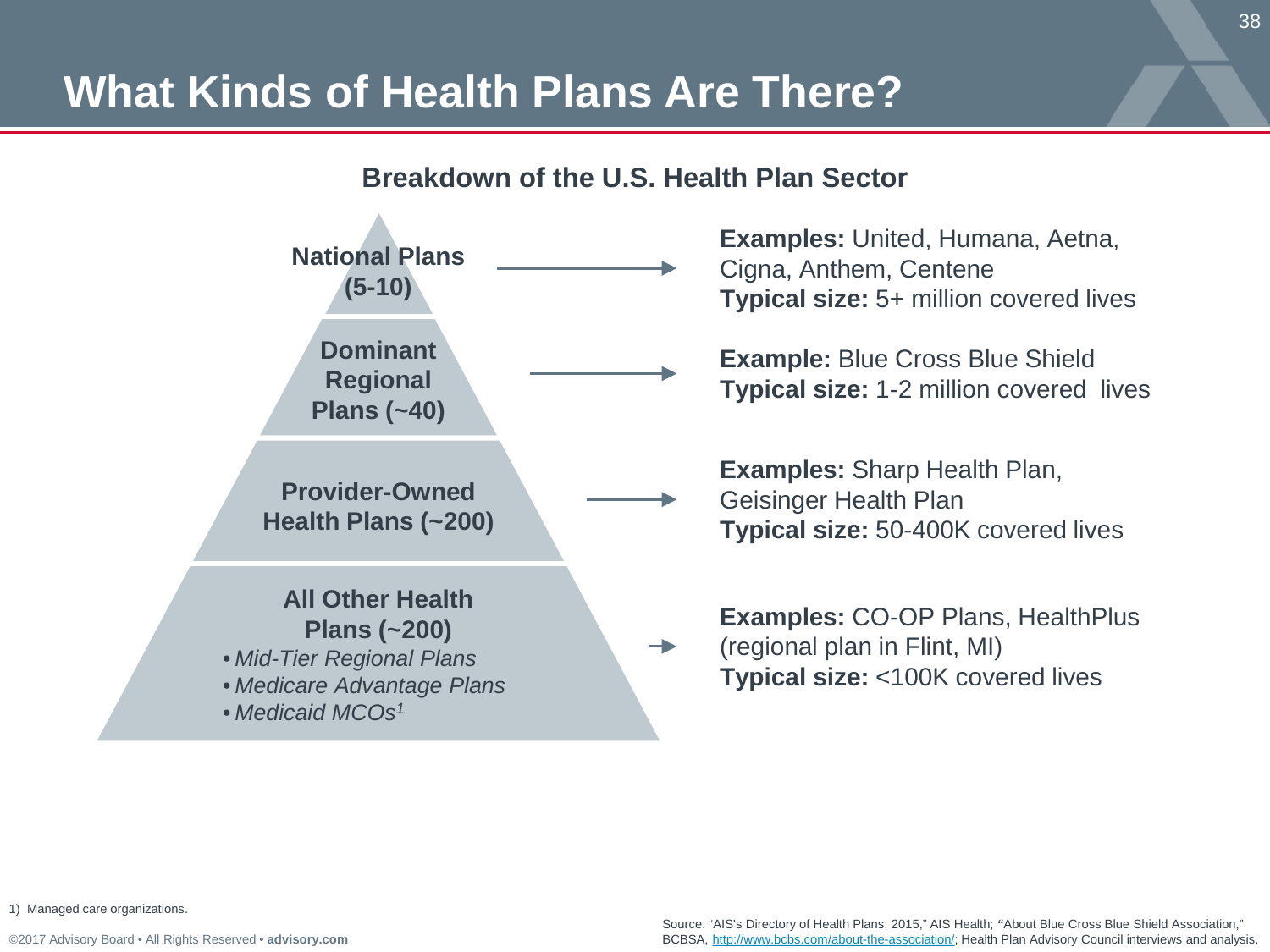# **What Do Health Plans Do?**

#### **Major Health Plan Operational Activities**



#### **Reimbursement Administration**

- Estimate expected care costs of the membership to set premium and reimbursement rates
- Enable members to use their insurance product and pay bills efficiently
- Process claims to reimburse providers for services



#### **Medical and Care Management**

- Manage the care utilization of the membership by:
	- Preventing avoidable conditions or services
	- Ensuring that cost-effective services are delivered



#### **Network Management**

- Establish a contracted network of providers
- Ensure that providers meet cost and quality performance goals



#### **Business Development**

- Design health insurance products that are financially viable and meet purchaser needs
- Attract desired customers and clients, and maintain business relationships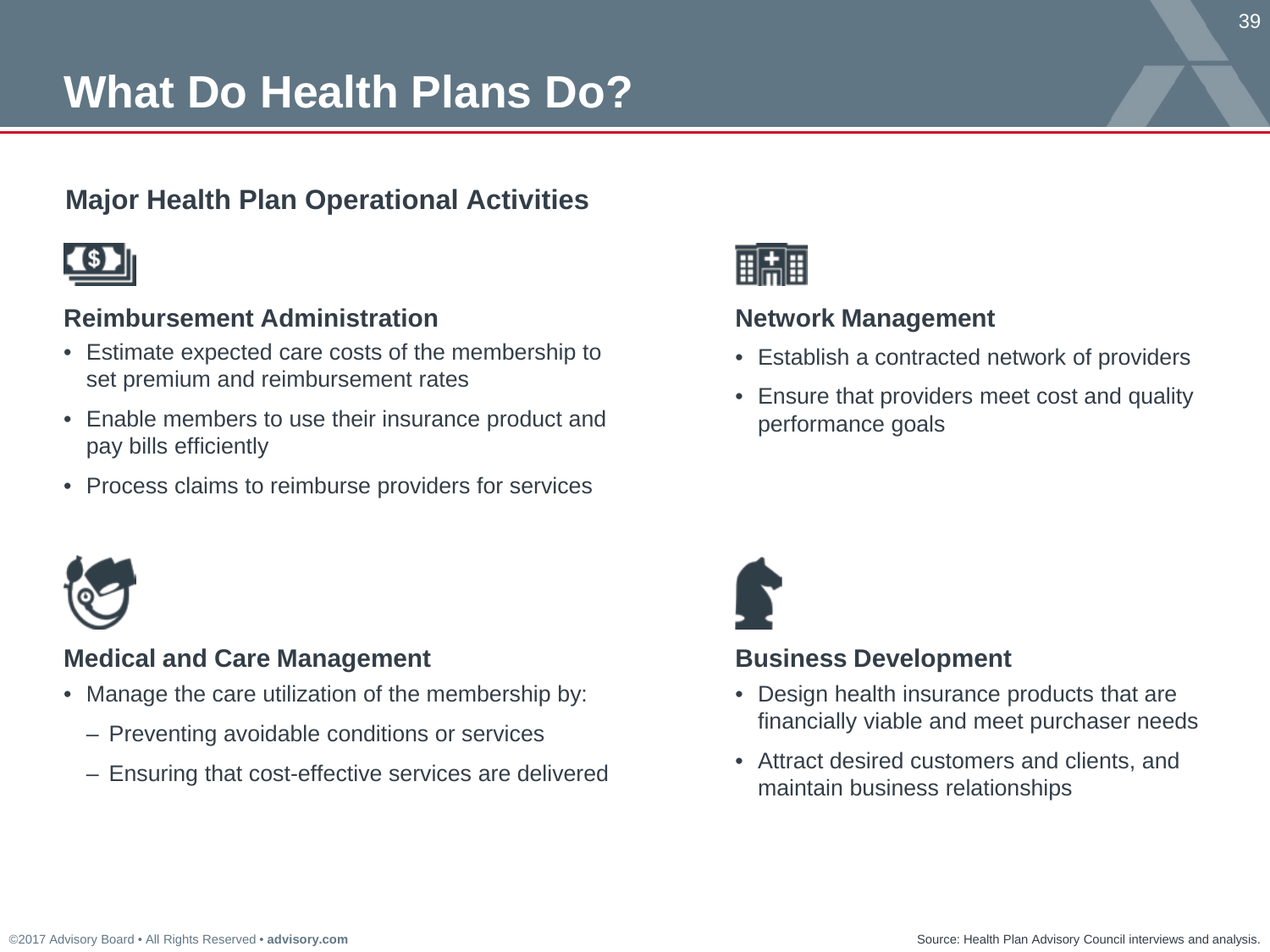### **What's the "MLR"?**

### A Mandatory Metric for Plan Performance

#### **Example MLR1 Calculation Summary**

#### **Health Expenses**

- Incurred claims
- Quality improvement activities<sup>2</sup>
- Certain program integrity activities<sup>3</sup>
- Less deductions<sup>4</sup>

#### **Premium Revenue**

- Total premium revenue<sup>5</sup>
- Special life-event payments
- Fines, penalties
- Less deductions<sup>6</sup>
- Credibility adjustment applied<sup>7</sup>
- 1) Medical loss ratio.
- 2) Includes meaningful use and external quality review.

**MLR =**

- 3) Expenditures related to fraud prevention activities as adopted for the private market at 45 CFR part 158.
- 4) Deductions include overpayment recoveries received from network providers and prescription drug rebates received.
- 5) Includes state capitation payments, unpaid cost-sharing amounts, and net payments or receipts to risk sharing mechanisms.
- 6) Deductions include Community Benefit Expenditures (up to the greater of 3% of premium revenue or the highest premium tax rate), licensing or regulatory fees, and certain taxes.
- 7) Adjustment is calculated so that a managed care entity would be expected to experience an MLR under the threshold only 25% of the time.
- 8) Managed care organization.

#### $\boldsymbol{\mathcal{N}}$

#### **Mandatory Minimum MLRs**

# 85%

- Medicaid managed care
- Medicare Advantage
- Individual
- Small employer group

80%

• Large employer group

Source: CMS, [Final Rule CMS-2390-F,](https://www.federalregister.gov/articles/2016/05/06/2016-09581/medicaid-and-childrens-health-insurance-program-chip-programs-medicaid-managed-care-chip-delivered) *Federal Register*, 81 FR 27497; CMS, [Proposed Rule CMS-2390-P](https://www.federalregister.gov/articles/2015/06/01/2015-12965/medicaid-and-childrens-health-insurance-program-chip-programs-medicaid-managed-care-chip-delivered), 80 FR 31097; "Medicaid MCO Average Medical Loss [Ratios," Kaiser Family Foundation, http://kff.org/other/state](http://kff.org/other/state-indicator/medicaid-mco-average-medical-loss-ratios/)indicator/medicaid-mco-average-medical-loss-ratios/; Health Plan Advisory Council interviews and analysis.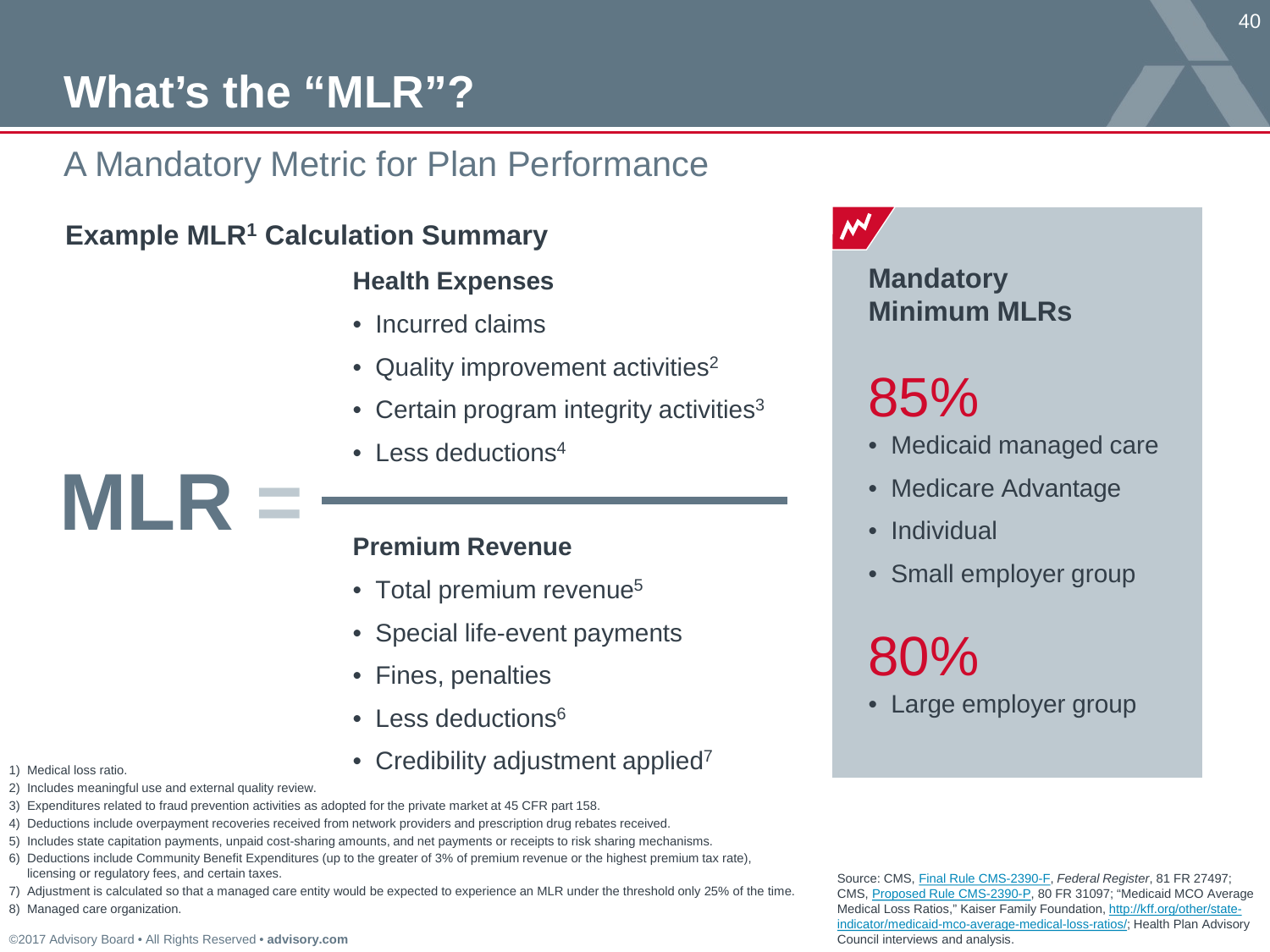# **The Many Meanings of Risk**

### Two Often-Mistaken Definitions



#### **Risk = Likelihood of Utilization**

*"Is this member going to use care?"*

**Applies to:**  Members, market populations, patient panels

**Used for:** Actuarial analysis, rate setting (risk adjustment), care management, provider evaluation



#### **Risk = Responsibility for Outcomes**

*"Who will be financially responsible if this member uses care?*

**Applies to:** Providers, health plans, purchasers, consumers

**Used for:** Value-based payment models, joint ventures, cost sharing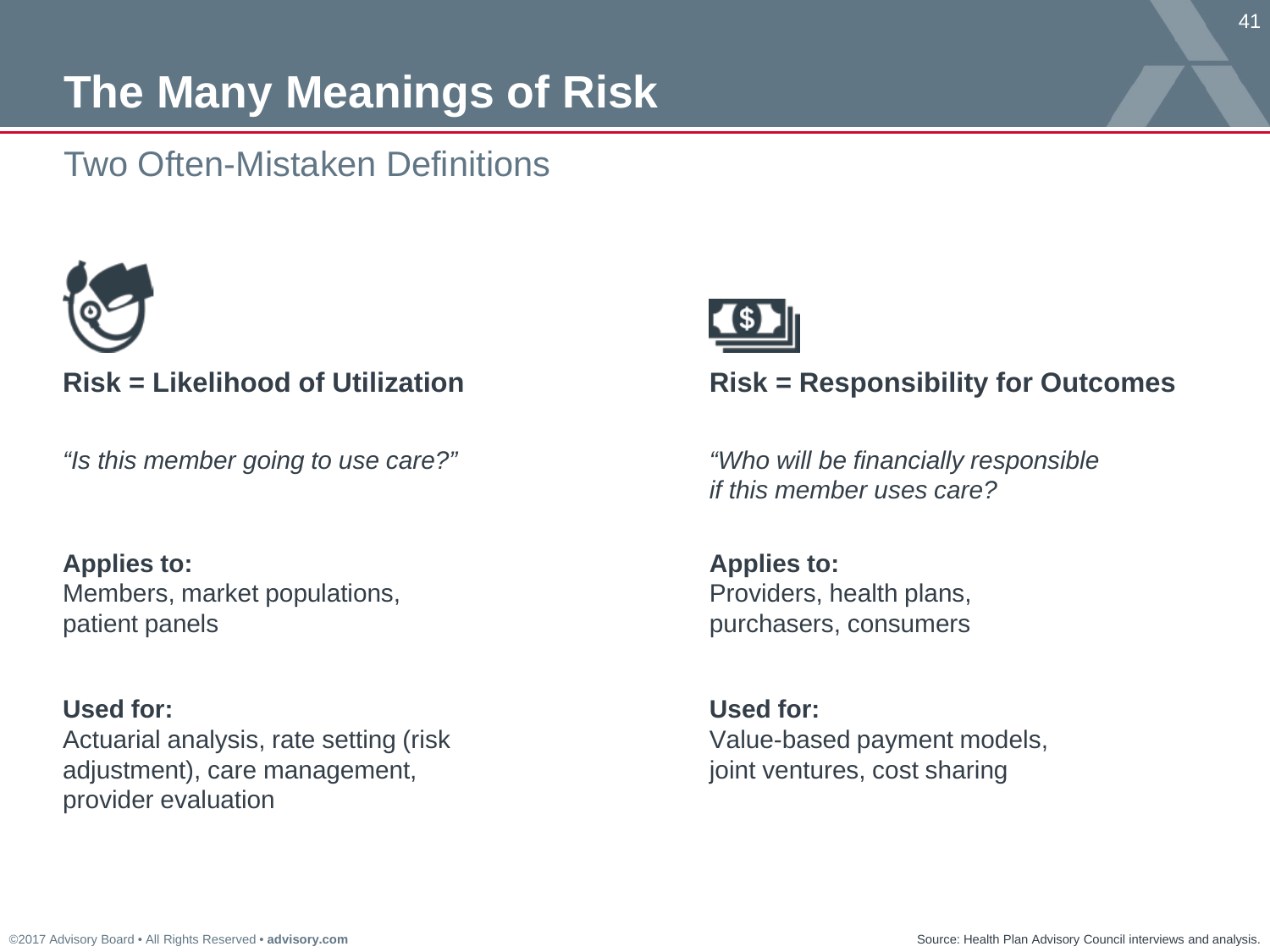# **Commercial Payments Can Vary Wildly**

### Itemized Negotiations Foster a "Wild West" for Commercial Payment



#### **One Insurance Company's Payment to Six New Jersey Hospitals**

|                   | <b>Normal Delivery</b> | <b>CABG</b> | Appendectomy | <b>Hip Replacement</b> |
|-------------------|------------------------|-------------|--------------|------------------------|
| <b>Hospital A</b> | \$2,178                | \$26,342    | \$2,708      | \$3,330                |
| <b>Hospital B</b> | \$2.787                | \$32.127    | \$2,852      | \$3.444                |
| Hospital C        | \$2,906                | \$34,277    | \$3,320      | \$4,200                |
| Hospital D        | \$3,187                | \$36,792    | \$3,412      | \$4,230                |
| <b>Hospital E</b> | \$3,276                | \$37,019    | \$3,524      | \$5,028                |
| <b>Hospital F</b> | \$3.629                | \$45,343    | \$4,230      | \$5.787                |
| Range             | \$1,451                | \$19,001    | \$1,522      | \$2,457                |

Source: "Final Report," New Jersey Commission on Rationalizing Health Care. 2008, available at: [http://www.nj.gov/health/rhc/finalreport/documents/entire\\_finalreport.pdf](http://www.nj.gov/health/rhc/finalreport/documents/entire_finalreport.pdf); Advisory Board interviews and analysis.